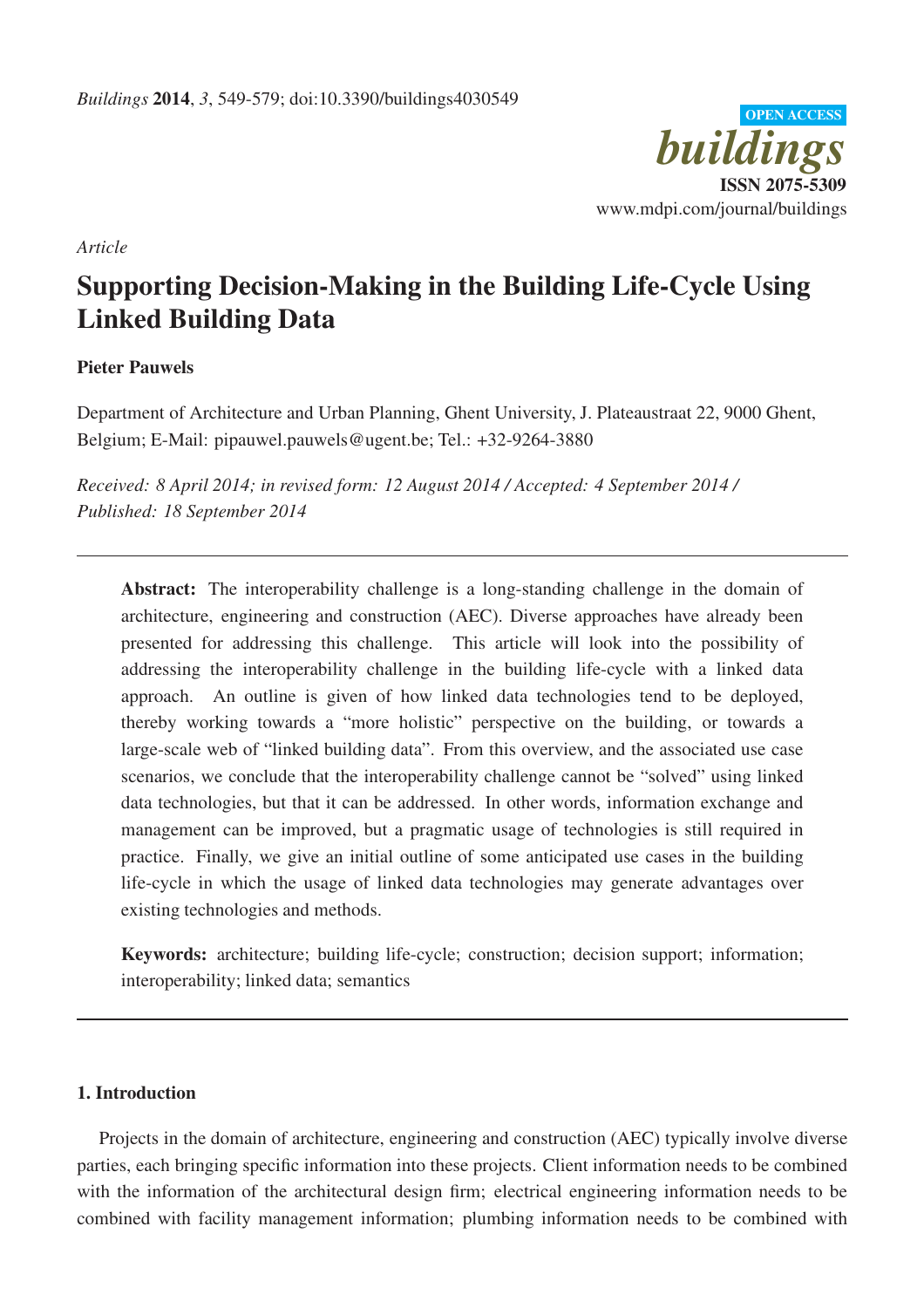sensor information; and so forth. Also after the construction phase, building information needs to be accessible for a range of diverse users, including the facility director, in-house machinery and systems, renovation specialists, technicians, and so forth. As a result, a well-functioning information flow throughout the complete building life-cycle is crucial. In this context, the following research question has remained an important challenge that needs to be addressed.

*How can all AEC information be combined so that it is comfortably accessible to the diverse parties involved in the appropriate time and format?*

This research question is typically referred to as a question of interoperability, but it also involves important questions regarding process modelling and management throughout the whole building life-cycle. In Curry *et al.* [1], this second element is described as the inability of current methods and tools "*to account for the profile of building managers, both in terms of the operational context of their role, and their typical technical and educational background* " [2]. We will refer to this element here as a *functionality mismatch issue*, indicating that a mismatch exists between the functionality that is provided by information systems and the functionality expected by end users. If the operational context and the background of the end user needs to be taken into account in order to address this functionality mismatch issue, then the process of which this user is part, is of tremendous importance. Addressing this issue will thus not only require technological innovations, but likely also process innovations.

Diverse European and international research initiatives have been addressing the interoperability issue already. The Building Information Modelling (BIM) strategy [3] is one of the most notable of the suggested approaches. The BIM strategy appeared to bring about improved facilities for information management in AEC projects. Although a lot of improvements have been generated by the usage of such BIM environments, they are not entirely successful in addressing the above interoperability and functionality mismatch challenge. Difficulties persist regarding information interoperability, also when relying on the Industry Foundation Classes (IFC) [4] as a standard for information exchange. Also the relation between end user and information system did not entirely improve, because BIM environments typically prove not to be flexible enough to house the specific kinds of information of the diverse parties involved in the building life-cycle. In the end, also a BIM environment provides but one "silo" of information to the end user, with the contained information often not being customised or tailored to the needs and requirements of the end user.

Semantic web technologies, as they were suggested in Berners-Lee *et al.* [5], might provide better answers to the above questions. These technologies currently lie at the basis of a global Linked Open Data (LOD) cloud [6,7]. Similar to how semantic web technologies allow to link various silos of data in one LOD cloud, they might also allow to effectively connect the diverse information models available in AEC projects throughout the building life-cycle. With this global source of cross-domain information, also the end user experience might eventually be improved, because applications can theoretically rely on a larger and more diverse information source (see also Cyganiak and Jentzsch [8]).

In this article, we will first look into existing approaches aiming at an improved information flow, *i.e.*, information management and exchange, in the AEC domain. Then we look more closely into the ways in which semantic web technologies can help in integrating information models in the AEC domain. More precisely, we will look into the ways in which the connecting links between information models can be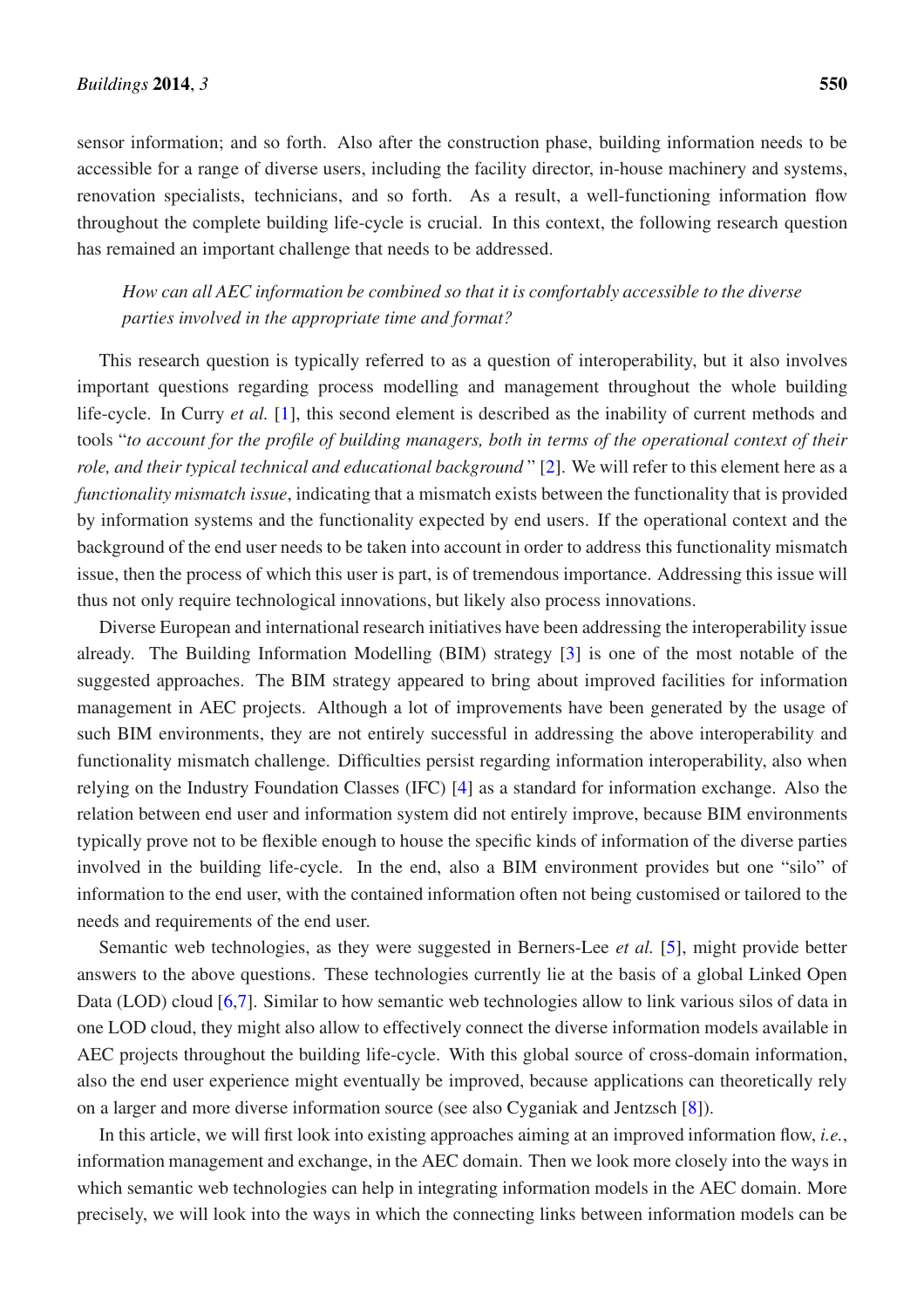created and managed. This approach is then considered as a possible technological change that might also accommodate the process-oriented changes required to address both the interoperability and the functionality mismatch issue. Finally, a short indication is given of anticipated use cases for deploying and benefiting from linked data in terms of decision-making support during the building life-cycle.

# 2. The Central Issue: Information Flow

The amount and diversity of information is one of the most notable characteristics of a project in the AEC domain. Many domain experts with different backgrounds typically meet within the context of a building project, each of them composing a personal understanding of the building design and providing with this personal understanding a specific contribution to the project. Additionally, each of these experts relies on diverse software tools, which causes a multiplication of the number of information structures at play in a project. The following information structures are just a few of the many structures used in a design and construction project.

- "designerly" information managed by the architect: How are certain elements altered by design decisions? What are the motivations behind specific design decisions? How are specific design requirements addressed in the design?
- material information managed by diverse construction partners: What materials are certain design elements made of? What are material characteristics of specific construction elements? How much are the building costs? What are the known advantages and disadvantages of using specific construction elements in certain contexts?
- structural information managed by structural engineers: Which elements are central in bearing specific user-loads? How do elements behave in their specific location? What are recommended construction techniques for specific building configurations?
- and so forth.

Since these information structures are all part of one and the same project—a project that needs to be finished collaboratively—a lot of information flows emerge between these information structures (see schema in Figure 1). These information flows connect the diverse "information managers" of the project, which are both human users and information systems. The architectural design needs to be communicated to the structural engineer, the structural engineer needs to take into account the design of the electricity engineer, compliance is needed with all kinds of regulations and standards, and so forth. Crucial in this context of continuous information flows are the interface points where two or more understandings come together. In these points, information is interpreted from one understanding or information structure into another, thereby making them sensitive to misconceptions or 'mistakes' because of the possible misunderstanding (Figure 1).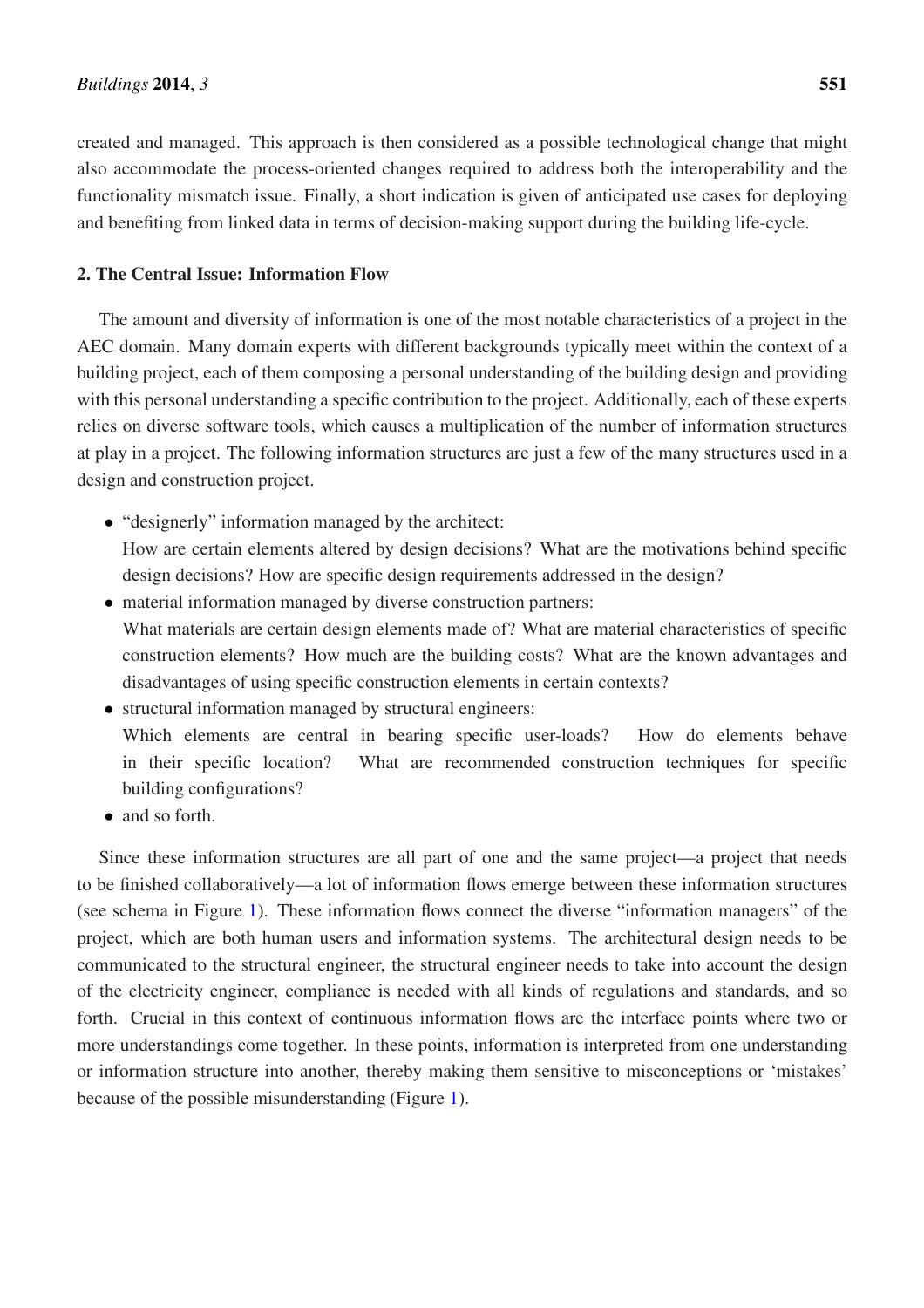Figure 1. A schema of the typical process of information exchange in an architecture, engineering and construction (AEC) project, with human users in the outer circle, information systems in the inner circle, and connection lines displaying information exchange routes. Interface points (circular arrows) are points where information is interpreted from one information structure into the other, both between human users and information systems (in red) and among information systems (in blue).



Because of these misconceptions and resulting mistakes, many designers typically switch to a more pragmatic approach in which they use information systems for very specific and limited purposes and "manually" integrate results (see example in Pauwels *et al.* [9]). One could say that computer-aided design (CAD) applications, for instance, are in this case used as "computer-aided drafting" environments. The information systems are in this pragmatic software usage often combined with a lot of traditional techniques, such as paper-based sketching, simplified simulation models, and so forth. In this case, the computer is used as a draughtsman, rather than an oracle or an agent/assistant, to use the terms suggested by Lawson  $[10]$ .

Note that this more pragmatic approach is not necessary in all cases. Large architectural design and construction firms are to some extent able to address these issues by developing custom in-house information systems, directly tailored to the needs of the design team. Some successful examples can be named of this approach, namely the "Digital Project" modelling application implemented and used in the office of the architect Frank Gehry [11], and the reliance on a Specialist Modelling Group (SMG) in the office of Foster and Partners [12]. Although Digital Project relies on the modelling software "Computer Aided Three-Dimensional Interactive Application" (CATIA), important features were added that were of particular use to the architectural design style of the architect, Gehry. The SMG in Foster and Partners similarly provides custom design tools compliant with specific needs in specific design projects, leading to custom and on-demand assistance in these projects.

In the two following sections, we will indicate to what extent information system support can be improved for the designers that do not have such a specialised programming team at their command. In our investigation, we will distinguish between interface points between two information systems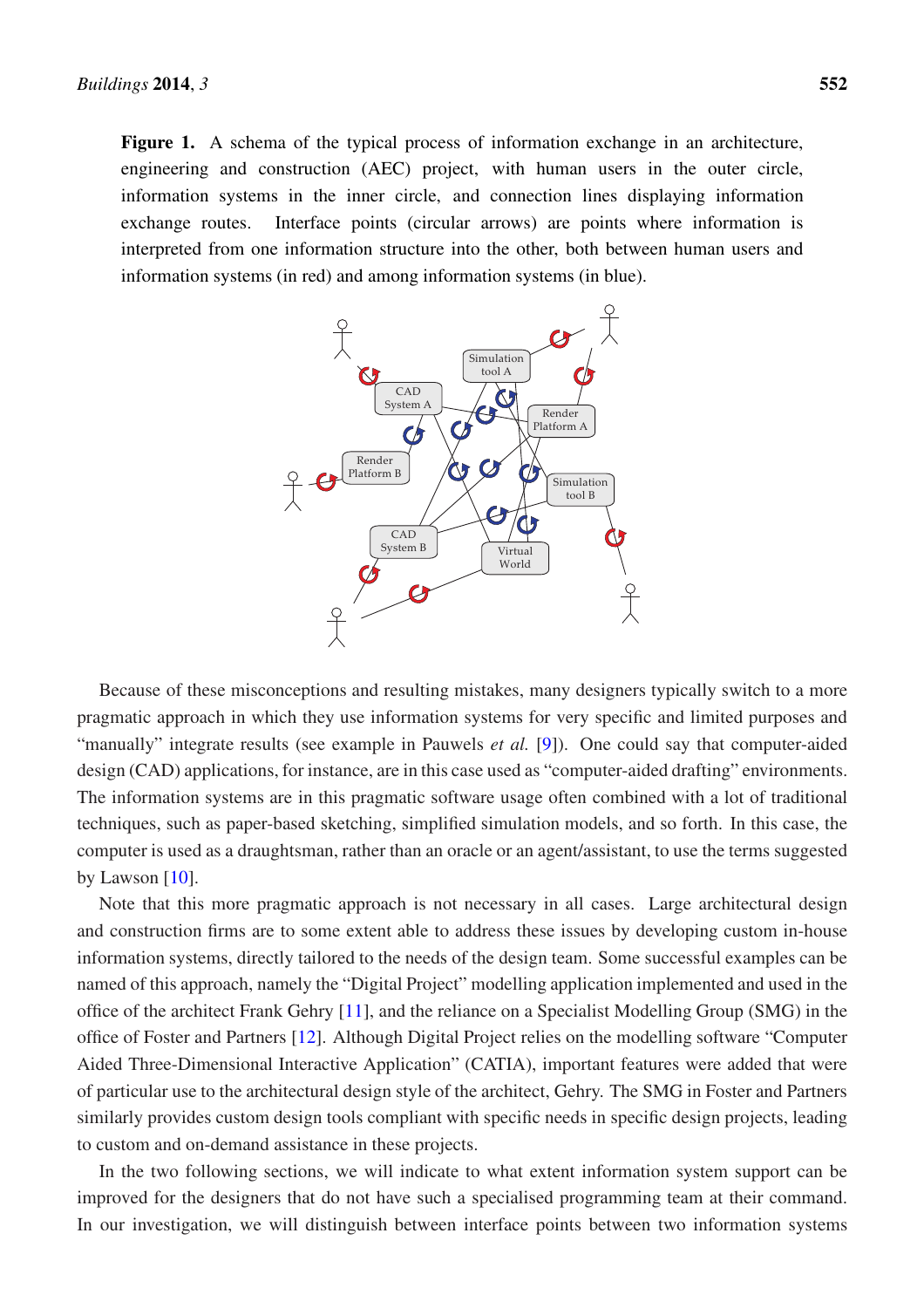(displayed in blue in Figure 1) and between a human user and an information system (displayed in red in Figure 1). These two types of interface points coincide with two major difficulties in information exchange, namely a lack of interoperability among information systems and a mismatch between the functionality provided by information systems and the functionality expected by end users. Whereas the first issue relates to information exchange only, the second issue additionally deals with a layer of functionality. In the two following sections, we will proceed with a discussion of both issues separately.

# 3. Interoperability among Information Systems

The information flow between information systems is closely related to the notion of interoperability. This is the ability of information systems to connect their information structures and "work together" effectively. Two levels of interoperability can be distinguished: syntactic and semantic interoperability. These terms have a long history of definitions, relations and understandings [13], but the terms will be used in their traditionally used senses here. Two syntactically interoperable systems describe information using the same syntax, with syntax defined as an "orderly or systematic arrangement of parts or elements" [14]. Two semantically interoperable systems supposedly have the additional ability to interpret the "signification or meaning" [14] of the exchanged information and (re)use it. We will concentrate here on semantic interoperability.

Each information system allows one to represent a particular kind of information in a particular semantic model using a specific syntax. This semantic model can be very different though. It might only enable the representation of information in the form of three-dimensional points; it might only enable the representation of information in the form of simple geometric information, such as lines, boxes, spheres, and so forth; and it might only enable the representation of information in the form of a more complex type of information, such as wall types, window types, materials used, design intent and geographical pointers. Information systems in the AEC domain typically represent diverse abstract concepts in concrete terms, including walls, floors, colours, lines, spheres, and so forth. These are only representations of the actual objects, which only have a meaning within their respective semantic domains. Figure 1, for instance, shows diverse semantic domains, including the semantic domains for CAD Systems A and B, the Virtual World, Simulation Tools A and B, and so forth. The interoperability issue considered in this section is constituted by the lack of an appropriate semantic mapping between two such domains. This semantic mapping is known as the semantic function between two semantic domains. Below, we look into diverse strategies that can be used to produce mappings or semantic functions between semantic domains in the AEC domain and, thus, to address the interoperability issue.

# *3.1. Sharing Information in the Wild*

Information used within a design and construction project can be described in many ways, with both a varying syntax and varying semantics. Additionally, this information is so diverse that no single information structure can describe it all. This results in a large set of specialised information structures between which conversions are inevitable. This naturally evolves into the situation shown in Figure 2, in which information is being converted from one information structure into the other as needed.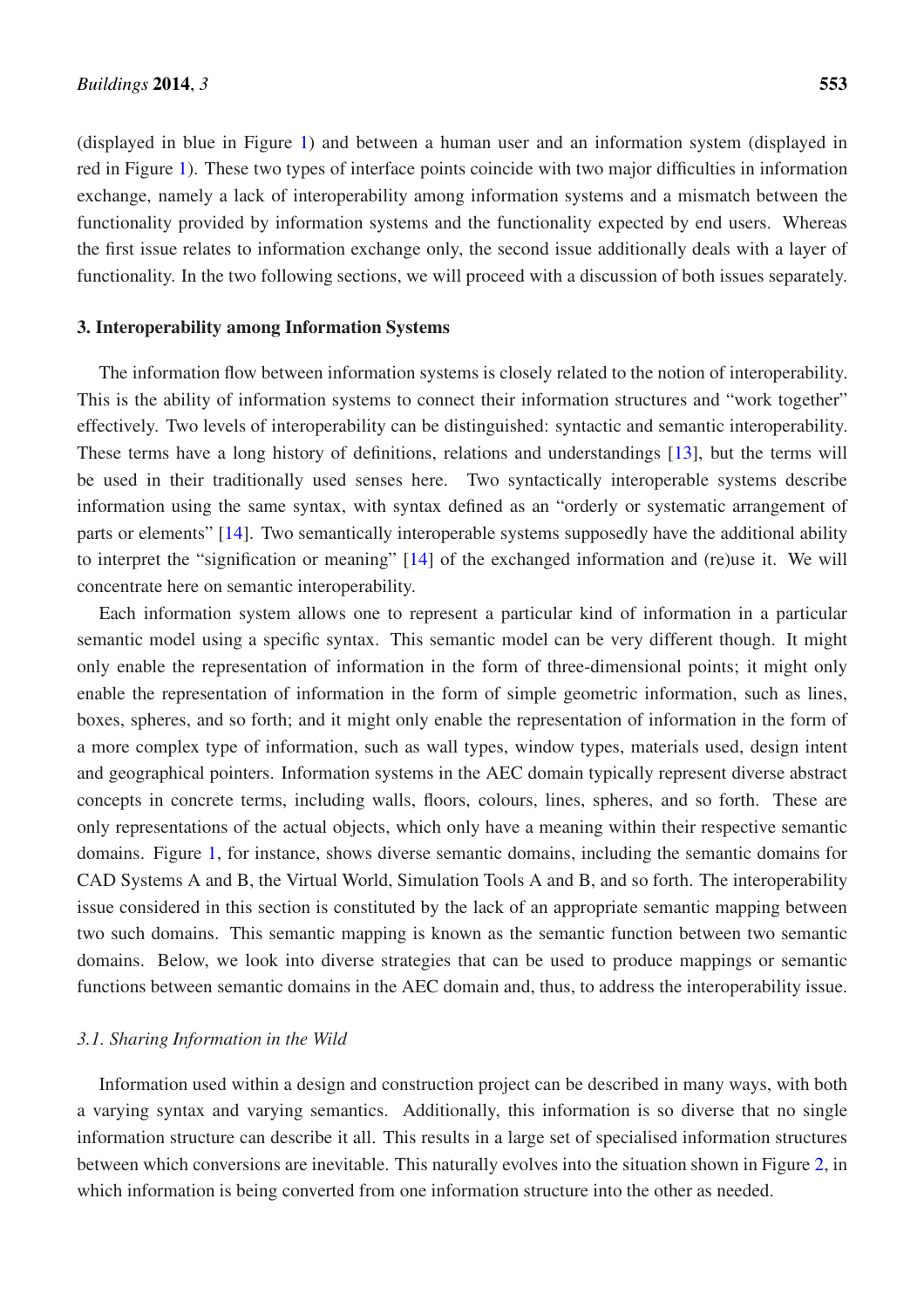Figure 2. The traditional information flow between information systems: sharing information "in the wild". Interface points (circular arrows) are points where information is interpreted from one information structure into the other. In this case, this happens only among information systems (in blue).



The actual connection between two information systems often looks as is indicated in Figure 3, with every transition between two information systems consisting of at least two interface points between each of the information systems and one exchange file format. For example, the .DWG file format is an often used file format to communicate between diverse Autodesk modelling applications [15]. In this situation, the interface points are materialised by the import and export functions of the applications at hand. Both the import and the export function constitute a mapping between the information structure of the application and the information structure of a certain file format.

Figure 3. The information flow between two CAD systems using one file format contains two interface points (circular arrows) in which information needs to be converted, both between human users and information systems (in red) and among information systems (in blue).



Some file formats contain animation data, some describe building components, others are used for interactive web applications, and so forth. Because a different part of the AEC domain is described in each of these file formats, each file format tends to use a partly unique structure with an equally unique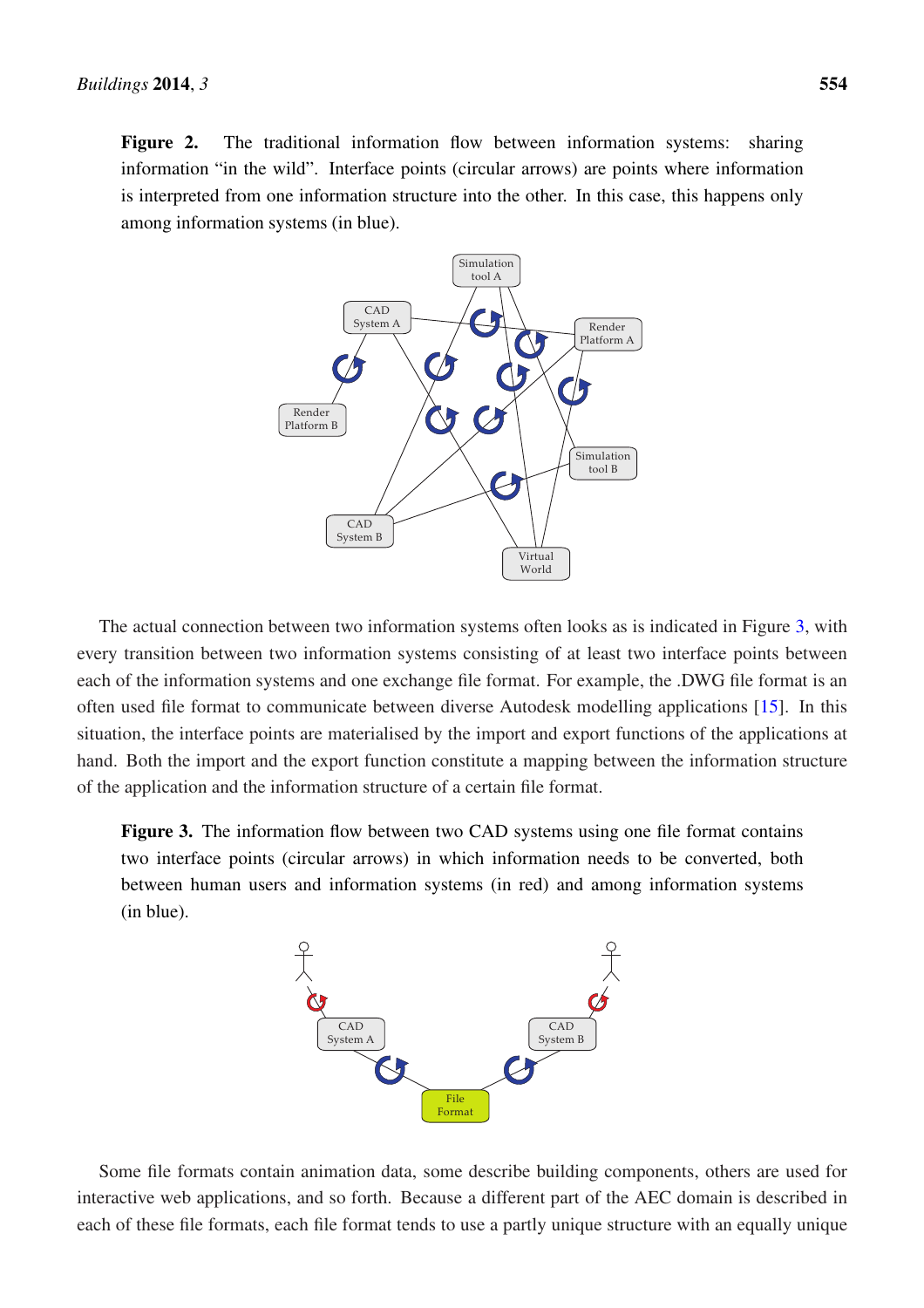syntax and semantics, making it near to impossible to create a complete and exact mapping between an application and any of those file formats. Such import and export functions are used anyway, resulting in a loss of information. The lost information needs to be remodelled, leading further in the process to errors and limitations in the design conception stage and to inefficiency due to the required remodelling efforts [16].

In some cases, additional conversions between file formats are needed, as is shown in Figure 4. These additional conversions are either realised by a transition through another application, or by dedicated and freely available, but in many cases also incomplete, conversion tools. These tools do exactly the same as the import and export functions discussed before, namely mapping between diverse information structures, only in this case the mapping occurs between file formats only.

Figure 4. The information flow between two CAD systems using multiple file formats contains multiple interface points (circular arrows) in which information needs to be converted, both between human users and information systems (in red) and among information systems (in blue). The number of interface points depends on the number of file formats used.



These extra conversion steps increase the number of interface points and thus result in a further loss of information, equally leading to errors and limitations in the design conception stage and to inefficiency due to the required remodelling efforts [16]. Such extra conversion steps are typically used when an application cannot export to or import from a certain file format, most often because the application provides a notably different functionality. For example, the transition between a 3D modelling environment in architecture, such as AutoCAD [15], and a game engine environment, such as Unity [17], requires several file format transitions.

## *3.2. The Remodelling Effort*

The remodelling effort strategy, which is schematically shown in Figure 5, is a rather pragmatic and *ad hoc* approach towards interoperability. Instead of trying to use file exchange mechanisms (conversion, import/export), which typically result in a certain loss of information, information is exchanged between the users themselves, who are in charge of their own versions of the design model.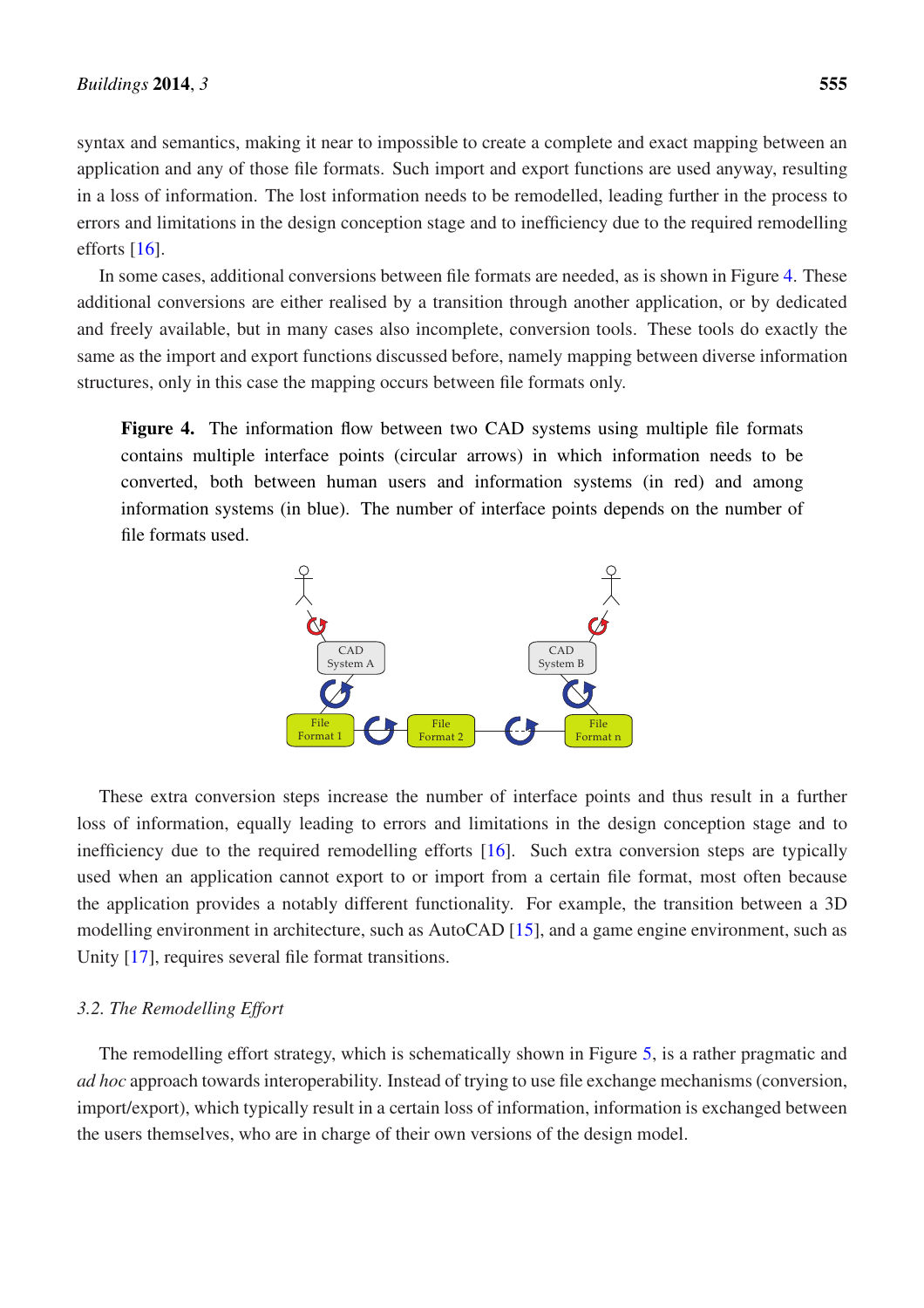Figure 5. In the remodelling effort strategy, information is primarily exchanged between users, possibly with additional reliance on file exchange mechanisms. Interface points (circular arrows) are points where information is interpreted from one information structure into the other. In this case, this happens mainly among people (in green), but support via information systems is possible (red and blue interface points).



Nevertheless, this approach is often combined with the approach of sharing information in the wild (Figure 2). As much information as possible is exchanged using traditional exchange tools, and information that is lost during this primary exchange is remodelled afterwards. However, manually remodelling information similarly results in a loss of information [16], both in the communication between the human users and between the user and the application(s) in which the information is modelled. This remodelling approach does not address the issue of interoperability; it just puts the end user back in charge.

#### *3.3. Kernel-Level Interoperability*

Another approach, which is mainly suggested and used in the domain of 3D information exchange, is kernel-level interoperability. Most of the applications in the AEC domain rely on a 3D modelling kernel. As is indicated by Gerbino [18], this kernel is responsible for storing and organising the basic geometric shapes and model topologies used by that application. Some well-known kernels used by CAD applications are ACIS (.SAT file format), Parasolid (.X\_T file format) and Open Cascade (.CSFBD file format). A CAD application thus provides a whole range of functionalities that rely in their foundations on the functionalities offered by the kernel. By using a specific modelling kernel, a different representation of information can be provided as it might be required for specific design and analysis tasks. For example, a Computational Fluid Dynamics (CFD) application requires an entirely different geometrical representation than what is required in an application for mechanical product modelling. The CAD information structure might thus be considered as an extension of the more basic information structure of the 3D kernel. When two applications rely on the same kernel, they essentially have the same basis underneath their information structures.

Kernel-level interoperability relies on this common basis to optimise information exchange between these information systems. This approach might be of certain use in a pure 3D context. In such a context, it is advisable to exchange 3D information between applications with a common kernel in the file format of this kernel (.SAT, .X\_T, .CSFBD). In this case, the 3D information is brought back into its basic form, making it understandable for the other application. In the other application, the 3D model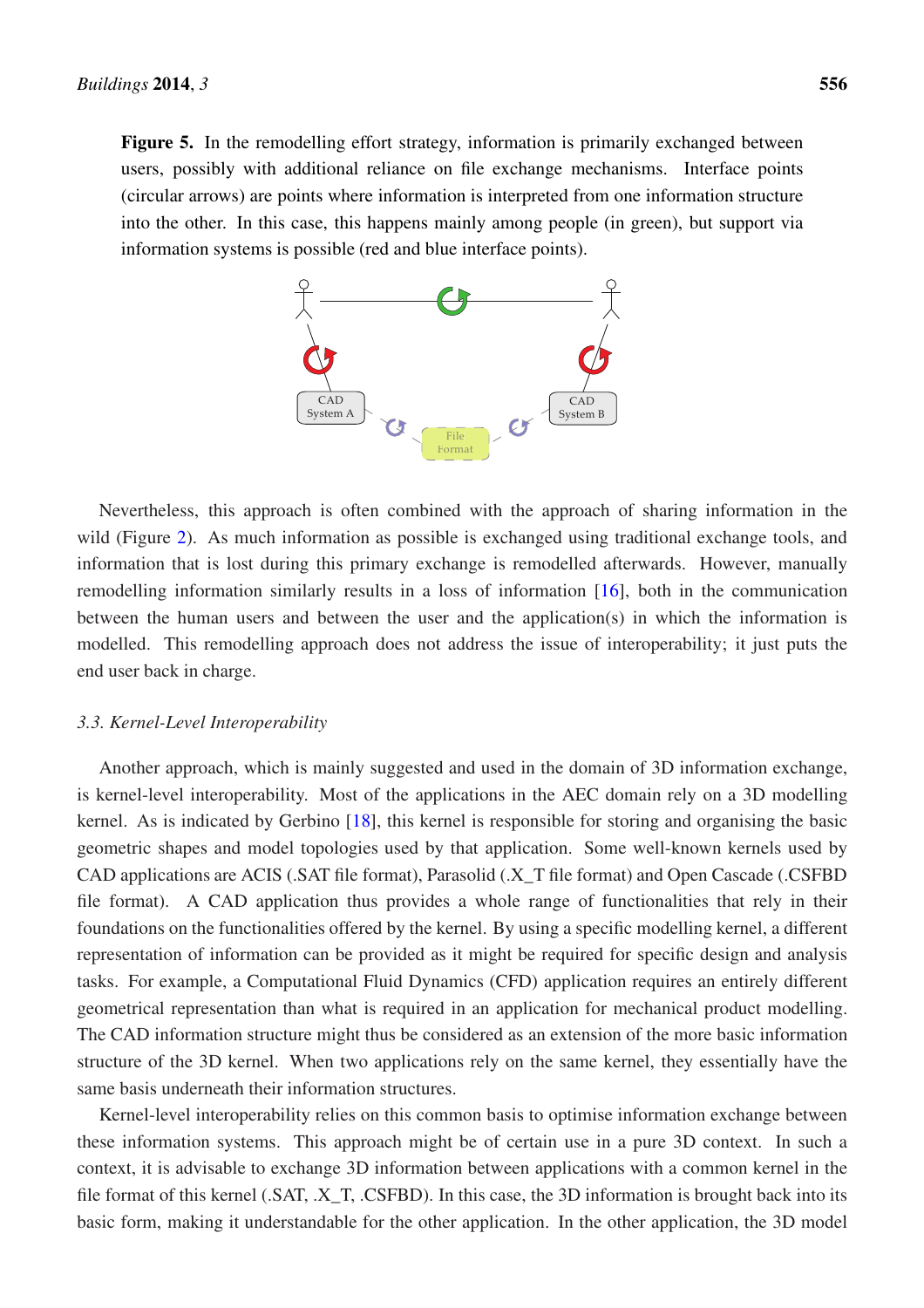can be reconstructed into its more advanced description. However, the original advanced description is not communicated, so there is a certain loss of information in the communication. The application into which the 3D model is imported, is supposed to reconstruct this advanced description from the kernel-level description solely. This approach might be feasible to some extent for pure 3D information, but it is highly unpredictable in an AEC project, because this project involves more detailed feature information, such as wall parameters, floor types and attributes, and so forth.

Furthermore, it does not work well between applications that use a different 3D modelling kernel, which is often the case in the AEC domain [18]. In this case, kernel-level information exchange is just as reliable as any of the other file formats. In conclusion, this approach can merely be considered as a part of the approach of sharing information in the wild, which is shown in Figure 2.

#### *3.4. The Centralised Information Structure*

One of the latest approaches enjoying significant support in the AEC domain is the centralised BIM approach, in which one central 3D building model is used as a centralised information structure by several applications [3] (Figure 6). All information is stored in a central BIM model, which can be accessed from within diverse other applications in the AEC domain. Since all information is stored in one central model, all this information is always available for all users. Changes made to the design are applied to and stored in the BIM model, thereby making them directly available to other users.

Figure 6. When relying on a centralised information structure, information exchange between information systems is based on a central building information model or BIM model. Of critical importance are the interface points among the BIM environment and the surrounding information systems (in blue), as these interface points dictate how information is passed and presented to the project partners.



Although this approach appears to eliminate some interface points, several such points persist in this approach (Figure 6). These interface points are, however, seldom included in overviews of this BIM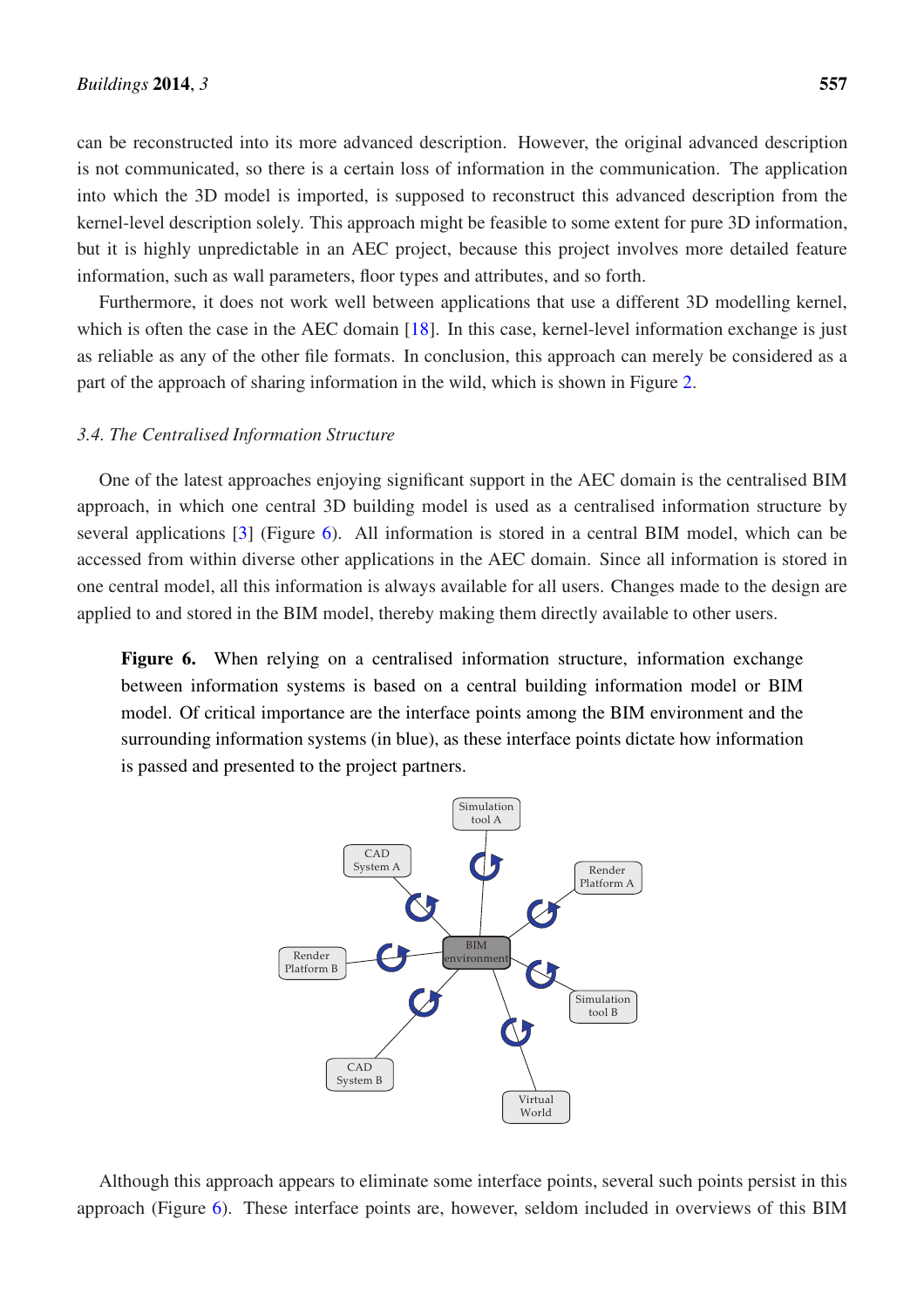strategy [19]. This gives the impression that information can perfectly be exchanged with any of the surrounding applications, which seldom happens efficiently in existing BIM applications [20–24].

The schema in Figure 6 appears to suggest that one can build a central information structure that is capable of describing all of the information possibly needed in any of the applications used in an AEC project. This suggestion is also made within diverse research initiatives towards a 'standard' or 'neutral' information structure for all building information [4]. Examples of such suggested standards include not only proprietary industry standards, such as .DXF, .FBX, .IGES or .DWG, but also "neutral" formats, such as .STEP, .IGES, .X3D or .IFC. Over time, however, these standards merely tend to turn into yet another file format the user needs to convert information to or from, and the actual conversion issue is not solved. Both the results from the BIM approach and the results from the usage of standards [20–24] indicate that it is not possible to rely on one central information structure that is capable of describing all building information. The centralised information structure as depicted in Figure 6 is thus not feasible. In reality, the central information structure is just one of the many available information structures (Figure 7).

Figure 7. When relying on BIM software, "standard" file formats or any other centralised information structure, this structure is in reality just used as one of the many available information structures, with again lots of interface points (blue circular arrows) of which each represents an interpretation step between information structures.



#### *3.5. The Software Suite Strategy*

The software suite strategy might be considered as a mix of the kernel-level interoperability approach and the centralised information structure approach. In this strategy, a specific software suite from one product vendor is used by as much actors in the AEC project as possible (Figure 8). An example is the Autodesk software suite, which includes applications such as AutoCAD, Revit and 3ds Max. This strategy assumes that the applications within this suite are all implemented using a similar 3D modelling kernel and similar top-level information structures. Because this results in better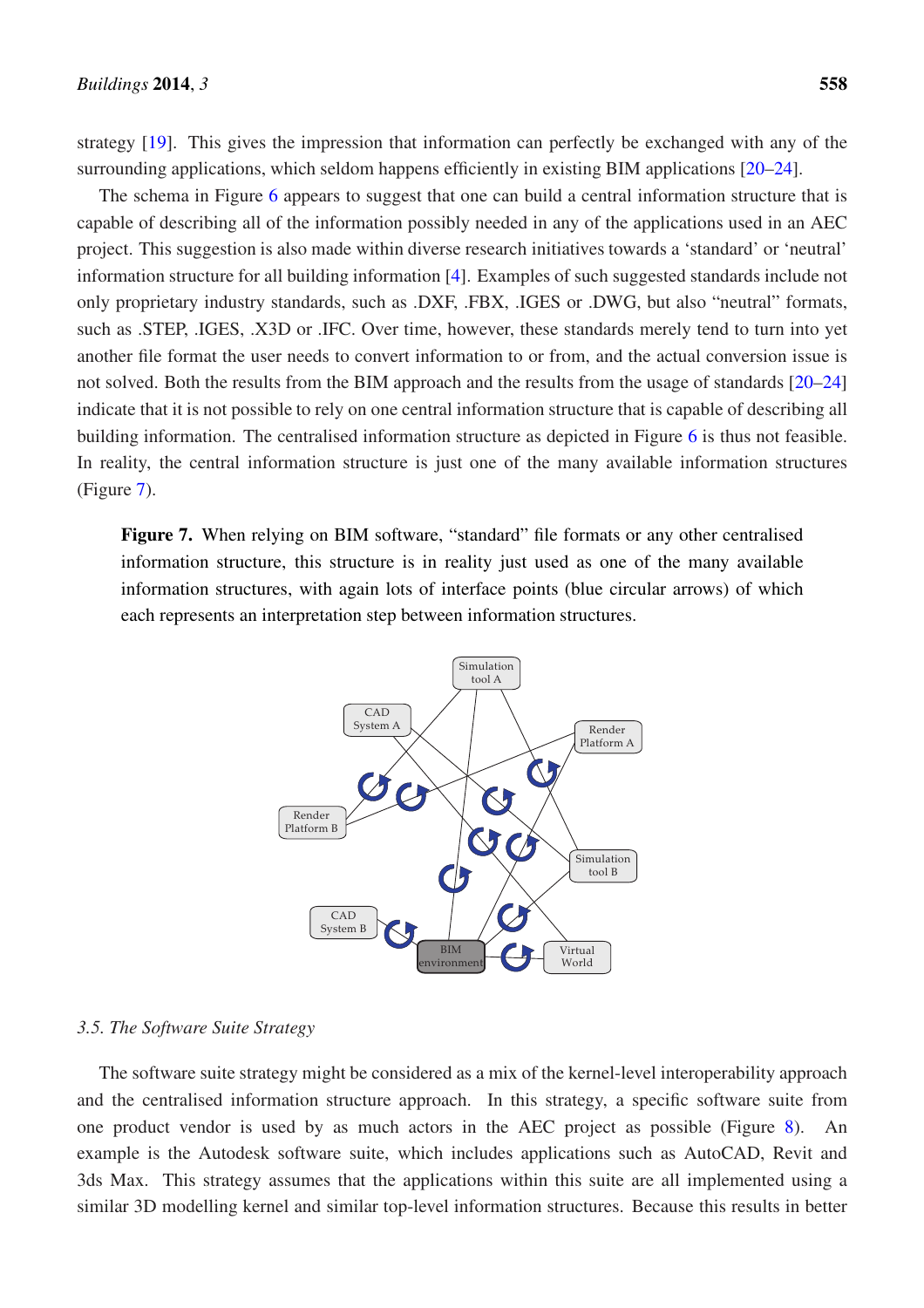chances for understanding each other, this might be a practical approach towards addressing the interoperability challenge.

Figure 8. The software suite strategy includes several "preferred" information flows, namely those between applications of the same software suite. Furthermore, these preferred information flows have interface points, but these interface points are supposedly implemented more easily as the different information structures are part of one and the same software suite.



On the other hand, this approach limits the user in choosing the appropriate application for the task. As soon as one wants to exchange information with information systems outside the product suite, the original interoperability challenge returns (Figure 8). Additionally, even if one sticks to the information structure provided by the software suite, this approach is essentially identical to the first approach of sharing information in the wild (Figure 2), but with a limited number of information structures.

#### *3.6. The Linked Data Approach*

A last promising approach is to separate the actual data from the applications they respectively reside in and to rely on a data representation in an open data format that is commonly agreed upon: the linked data approach. This approach has been suggested several times over history in diverse colours, forms and names. The Windows "Object Linking and Embedding" (OLE) technology, for instance, enables linking and embedding information from one application into the other, for instance, Microsoft Excel and Microsoft Word. By doing so, the information structures or object models of the information systems are linked on the data level, as is shown in Figure 9, making the information sharable between the applications. As soon as one wants to use this information in an application outside this web of linked data, however, the situation is back to what it was before: not interoperable. This approach thus works more or less like the software suite strategy depicted in Figure 8, only implemented more on a data level.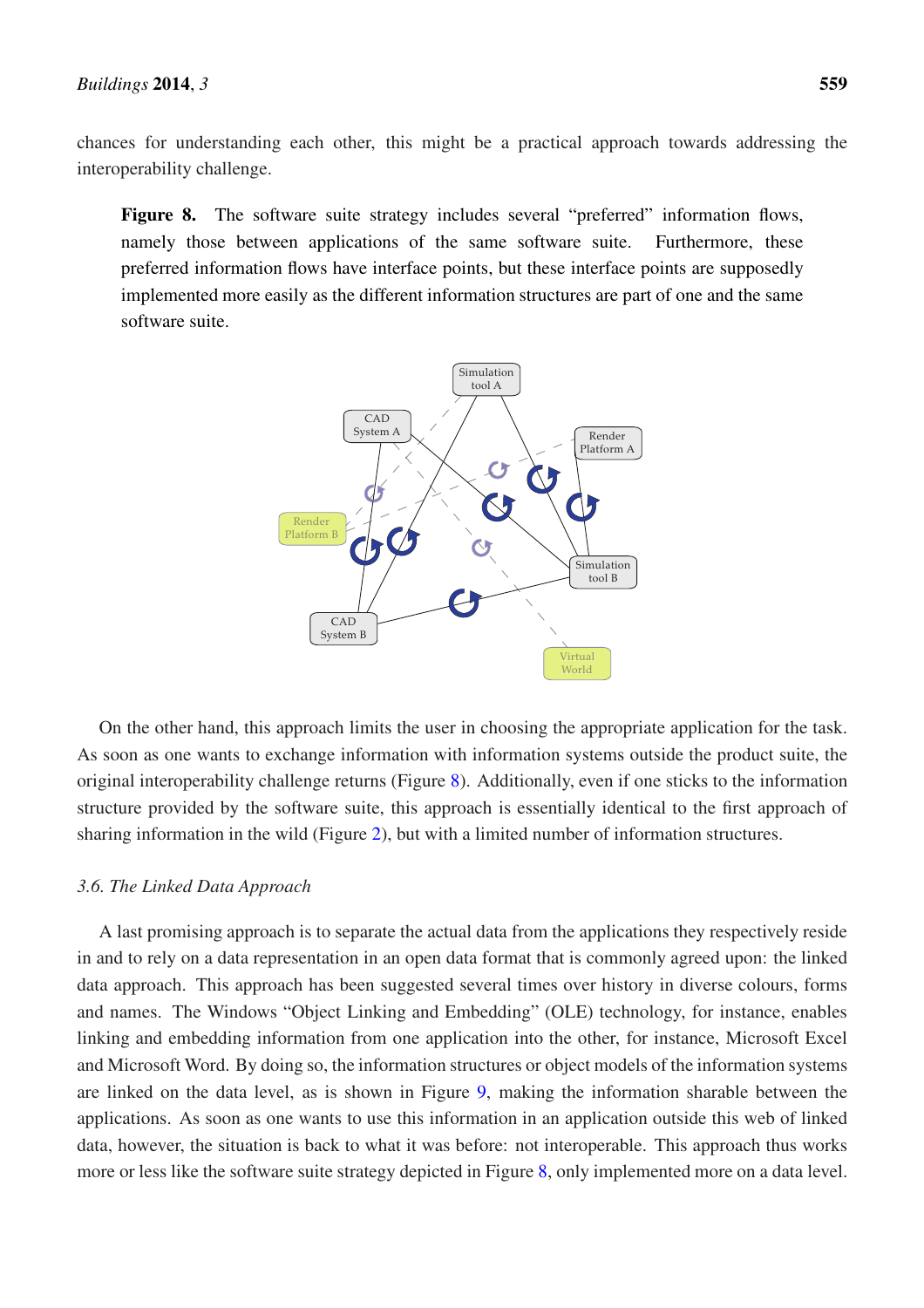Figure 9. In the linked data approach, information is linked on the data level. This results in a web of linked data that is accessible for any application that wants to use it. Furthermore, the interface points between information systems (blue circular arrows) are now to be implemented on the data level.



More recent examples in which this linked data approach is implemented, can be found in the semantic web domain [5]. Using semantic web technologies, one is able to describe information in a directed labelled graph using a common data model: the Resource Description Framework (RDF - Manola and Miller [25]). Continuously extending this directed labelled graph results in a globally interconnected semantic web, or a linked data cloud [6,8], which is directly connected to the ontologies or description structures structuring its information. As such, these technologies allow one to combine information models used in diverse information systems, with respect for the inherent semantics and syntax of each of these partial graphs (Figure 9).

A semantic web approach has been suggested a couple of times to improve the interoperability of CAD information, for instance by Abdul-Ghafour *et al.* [26]. The authors indicate how semantic web technologies allow the combination of information from several different knowledge domains, enabling a seamless coupling of 3D information with non-geometric information, such as design intent and domain-specific product features. Similar suggested approaches relying on semantic modelling of product information, not necessarily targeting improvements regarding the interoperability issue, can be found in Kraft and Nagl [27], Abdul-Ghafour *et al.* [28], Böhms *et al.* [29,30], Yang and Zhang [31]. Pauwels *et al.* [32] similarly presents how semantic web technologies enable the integration of architectural design information with general AEC and 3D information available through the IFC schema, whereas Pauwels *et al.* [33] considers the usage of rules and reasoning engines for the proper exchange of 3D information itself.

Two important reasons why this approach might be better compared to the other approaches, is: (1) that semantic web technologies rely on a common language for describing information, namely the Resource Description Framework (RDF - Manola and Miller [25]); and (2) that semantic web technologies appear to be deployed on a global scale [6,8]. As a result of the second element (global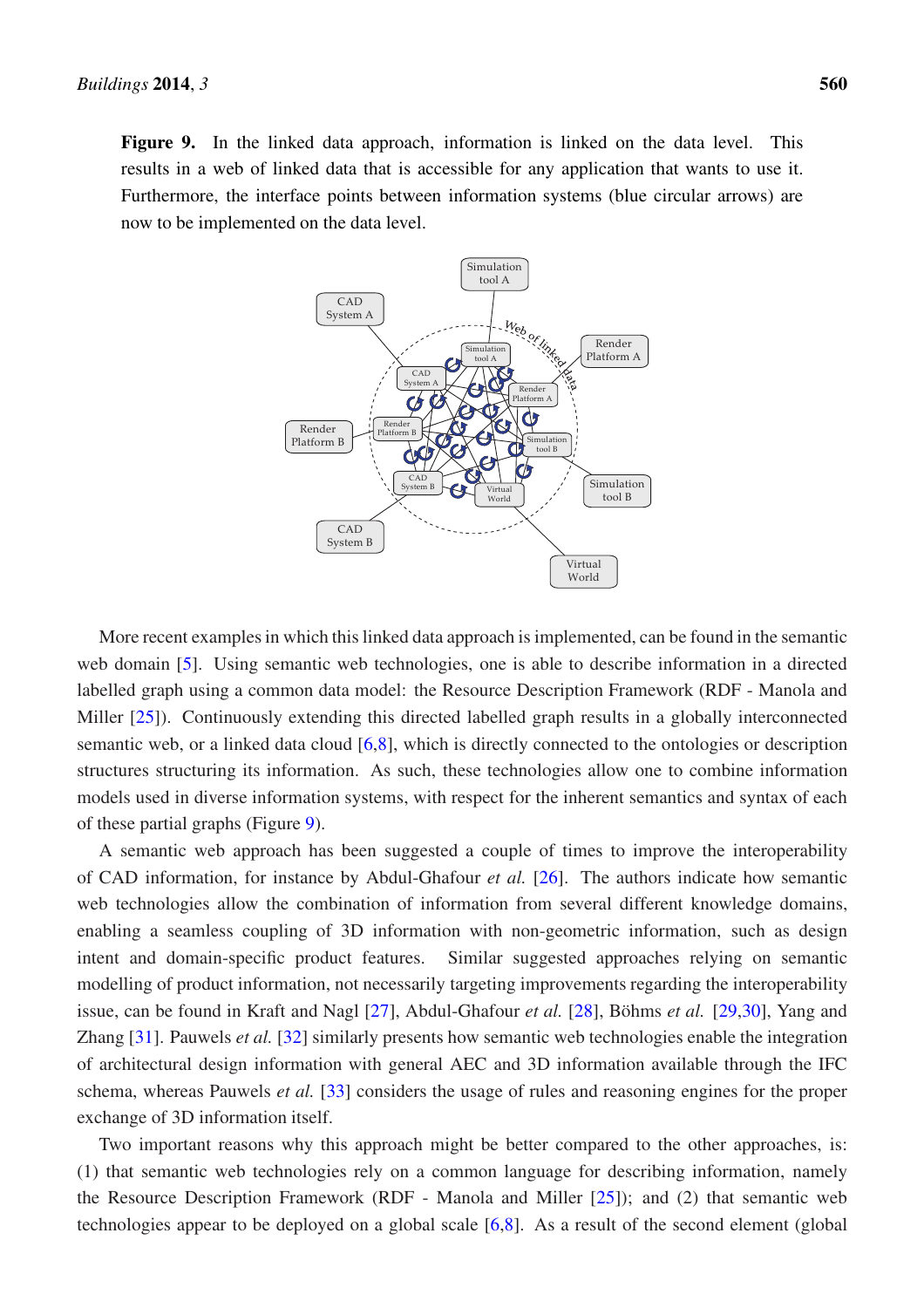scale use), information that would typically be unavailable in the software suite strategy (Figure 8) has a notably higher chance of being readily available in the linked data approach, making this currently one of the most promising approaches for information exchange and management among information systems. Of course, there are reasons why semantic web technologies are so appealing that they are used on a global scale by very diverse domains of application. Of considerable importance for this appeal is the reliance on a very simple and open representation structure (triples with an object - predicate - subject structure). Because of the simplicity of the representation structure, all possible kinds of information can be represented, including 3D data and metrics. So, the range of the RDF data model is not confined to a particular domain. Additionally, all data that is represented in RDF has a truly unique resource identifier (URI), making all data typically globally unique. Third, the RDF data model has a strong logical basis, which allows the usage of reasoning engines and the availability of inference. These elements are a strong basis for information exchange, resulting in the global use of these technologies. As this global usage further extends the set of data and tools that can be reused, it makes even more sense to use these technologies for information exchange, increasing the global usage even further, and so forth.

# 4. Functionality Mismatch between Information Systems and End Users

As indicated before, there is a second element in the central issue of information flow, apart from the information flow among information systems. Namely, there is also a mismatch between the functionality provided by information systems and the functionality expected by end users (see Figure 1). Functionality provided by modelling applications is either "not enough and too simple" or "too much and too complex". The functionality provided by simulation applications is "not correct" or "irrelevant". The visualisation produced by visualisation applications "does not communicate the required information". Additionally, archive applications typically contain only the information one "does not need". It might be argued that many of these functionality mismatches arise from using software for purposes for which it was not meant to be used. In the case of construction industry, however, there just are a high number of people involved, each having a considerable number of purposes throughout the course of a construction project. With this context in mind, many of the applications in the construction industry are rather generic and present a wide range of information to an equally wide range of end user profiles. As a result, these applications typically provide functionality that just misses what is required by the user profile requesting information.

Therefore, in any case, addressing this issue is not just a technological issue, it is a matter of capturing what is required by specific end users and customising the application performance and functionality towards that requirement. In others words, the process should drive the application and actively demand from the application to represent information from particular sources to be presented in a particular custom view.

As the current paper is less focused at the non-technological issues, we will look below at the more technological issues underlying the above aim to let an application be driven by the end user's needs. More precisely, we will look at the parallel between the functionality mismatch issue and the lacking interoperability among information systems, and we will look into some improvements to the functionality mismatch issue that might result from the suggested linked data approach.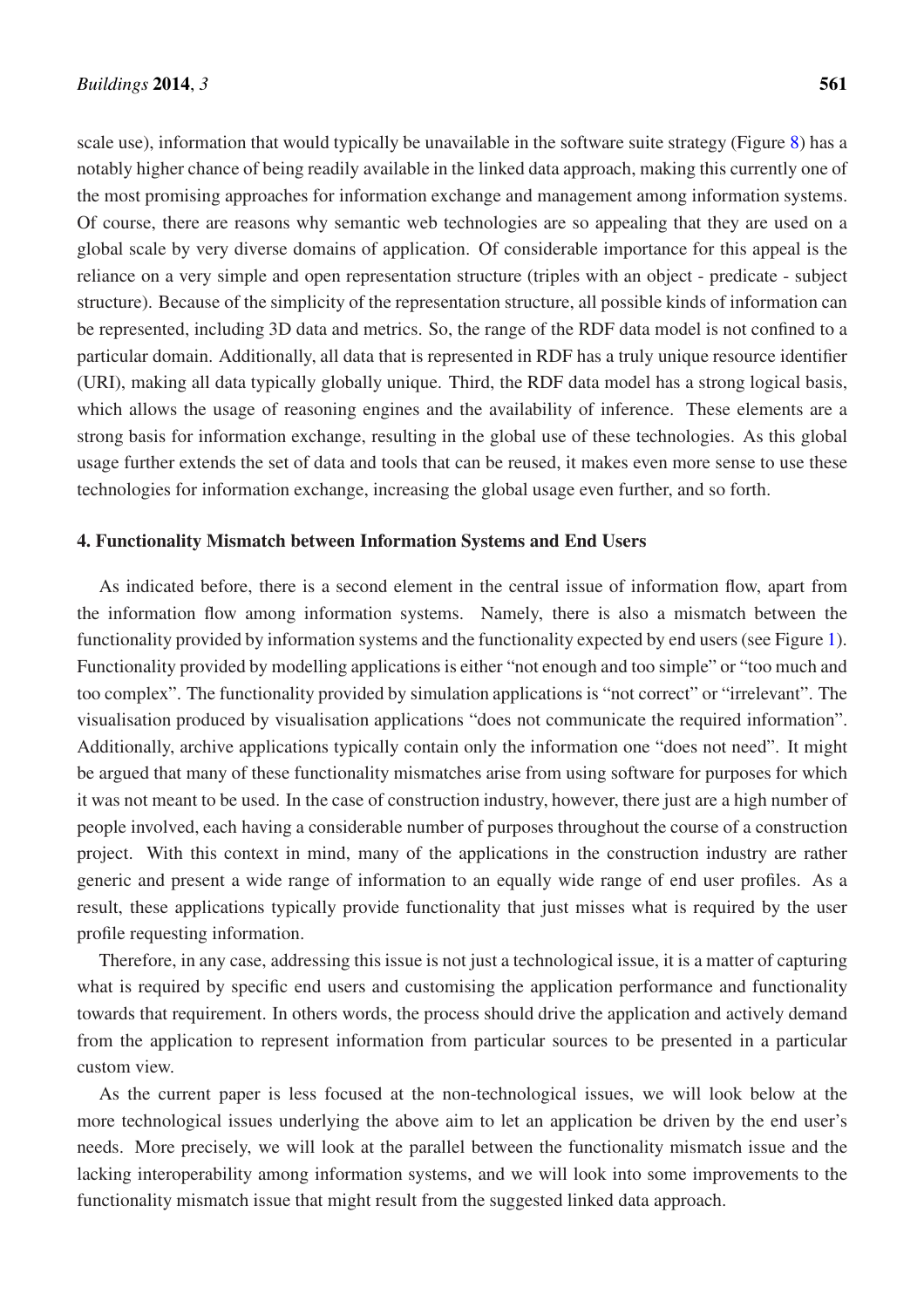#### *4.1. The Parallel with the Lack of Interoperability*

In a lot of practical scenarios, the information presented by the system does not conform to the needs and/or desires of the end user. It is as if two different information models or semantic domains are maintained, by the human user and by the information system, and both models do not match. As well in the mind of the architectural designer as in the information structure of the information system, an information model is maintained for the design situation at hand. The resulting functionality, which is in more concrete terms human interaction and output from the information system, respectively, is based on these mismatching information models. In many cases, the underlying information model is notably different, and because this information model lies at the basis of the provided functionality, also, the resulting functionality is different.

Clear examples supporting this argument can be found in the interaction between designers and modelling applications (AutoCAD, SketchUp, 3ds Max, Rhinoceros, *etc*.). Each modelling application provides a specific functionality to the designer and relies on an application-specific information model to achieve this specific functionality. We have seen how this results in problems when information is to be exchanged between these modelling applications (indicated in blue in Figure 10). However, a designer similarly relies on a certain understanding of a design situation, which might be simplified and represented as an information model of its own. This information model in the designer's mind differs at least as much from the information model in the modelling application. For instance, certain architects mainly understand the design of a building in terms of historical references and architectural theories. These concepts are seldom included in modelling applications, such as the typical 2D CAD environments, resulting in a mismatch of functionality. Whereas the designer wants to model the design in terms of historical references and architectural theories, the modelling application only allows one to use simple lines and points. Additionally, even when similar concepts appear to be present in the application and in the mind of the designer, these concepts often have different connotations in both contexts. For example, the representation of the material construction for a wall object can be interpreted in various ways. Whereas an architect may want to know what these materials look like and how they should be represented in the various plan views, structural engineers may want to know their load capacities, HVAC engineers may require their thermal conductivities, and so forth.

An example was previously discussed in Pauwels *et al.* [9], concerning the construction of the Port House in Antwerp, Belgium. In this project, the Port House was modelled using Autodesk Revit Architecture. However, many of the elements that needed to be modelled did not match the standard set of available objects and concepts in Revit (windows, walls, *etc*.). In this case, compromises needed to be made by the engineering team in function of the desired end product, and a pragmatic modelling approach was followed.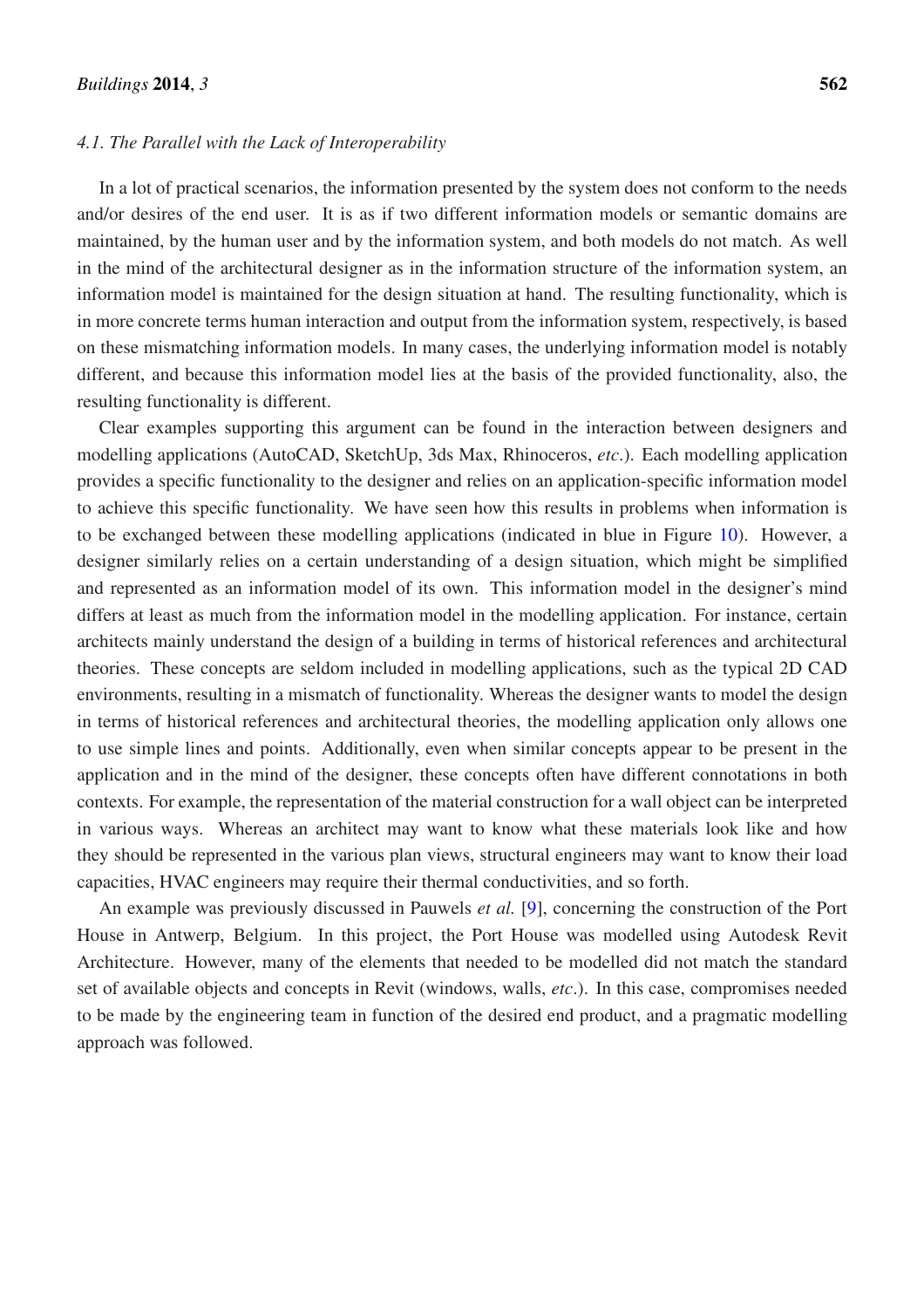Figure 10. The issue of information flow, as outlined in Figure 1, can be subdivided in an interoperability issue among information systems (bottom - blue circular arrows) and a functionality mismatch issue between information systems and users (top - red circular arrows and user icons). The former issue is caused by interface points between information systems (blue circular arrows), whereas the latter is caused by interface points between information system and end user (red circular arrows). The information systems themselves are static environments displayed in the middle of the Figure (rectangular shapes).



#### *4.2. Improvements Anticipated in a Linked Data Approach*

The linked data approach might also result in improvements for the functionality mismatch issue. Namely, the linked data approach might enable architectural designers to model their understanding of a design situation independent of the information models available in the applications that they use. The resulting information model is then accessible to applications, which can use these information models to provide the functionality required by the end user.

We will briefly look into the "CultureSampo" project as an example project in the domain of cultural heritage [34–37]. This project similarly relies on a linked data approach with semantic web technologies for combining diverse information models. It additionally provides diverse services and applications on top of this information, each time using a specific part of the information. Similar to the AEC domain, the cultural heritage domain also encompasses very diverse kinds of information, as is illustrated by Mäkelä *et al.* [34]. One and the same element, e.g., the person "Gallen-Kallela" in Mäkelä *et al.* [34], can be considered from very diverse perspectives, similar to the way in which a design situation or a building can be considered from very diverse perspectives. Typically, each perspective is described in a bounded environment. In the case of Gallen-Kallela, these bounded environments are distinct databases, each managed by a different institute. In the CultureSampo project, these databases were integrated using semantic web technologies, resulting in a graph that combines the available information models (Figure 9). The resulting "knowledge base" is then accessible from within various applications, among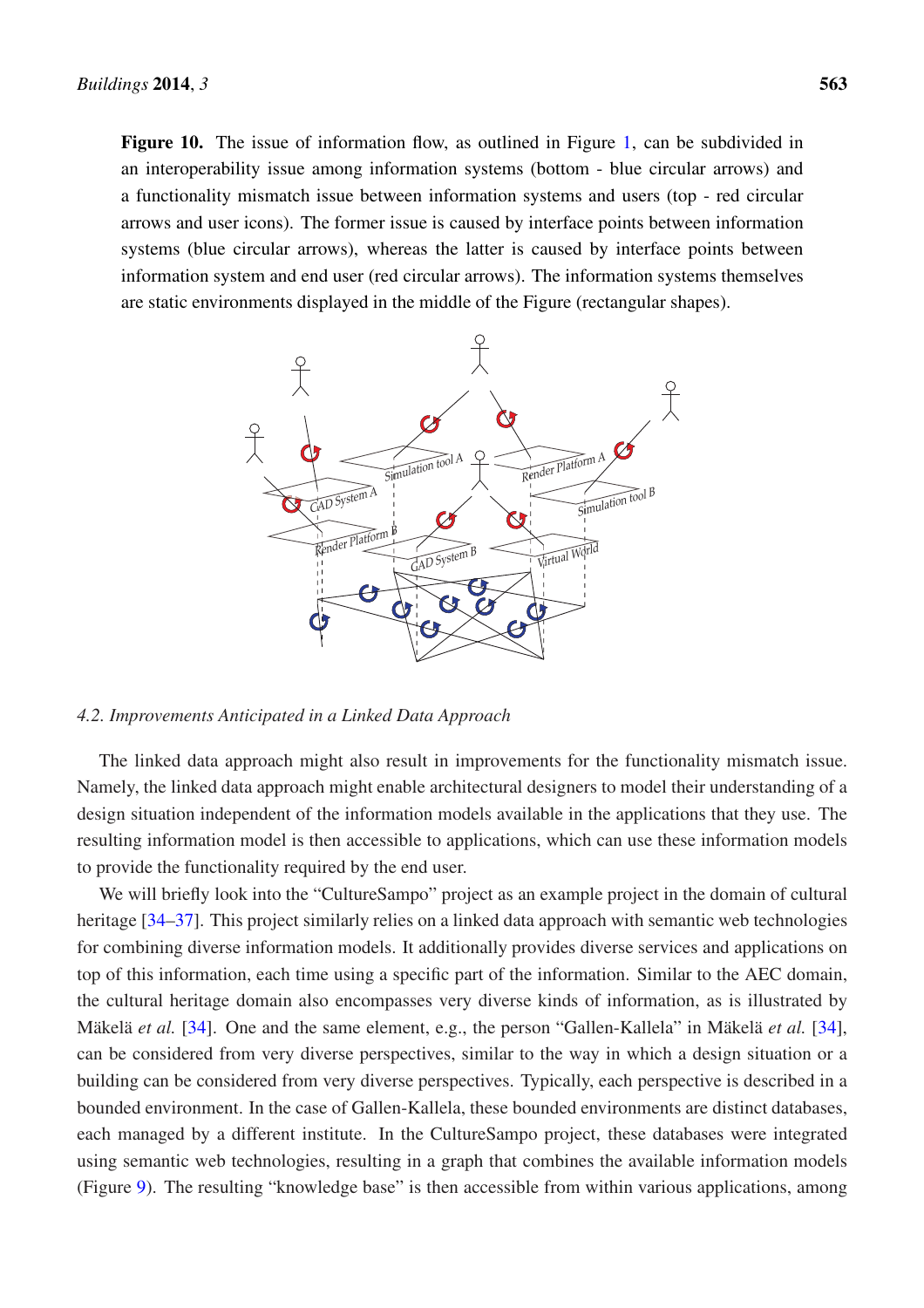which is a WWW browser, as indicated in Figure 11. As such, information is integrated from over thirty organisations [34].

Figure 11. Architecture of the semantic portal "MuseumFinland" as shown in Hyvönen *et al.* [35]. Local database contents are merged and made available for query access, which can be used by diverse applications and users. Reproduced from Hyvönen *et al.* [35]. Copyright 2005 Elsevier.





Therefore, diverse information models are combined in a linked data approach, and diverse user interfaces are presented to the end user, each time presenting specific information tailored to the requirements of the end user. Examples of generated user interfaces can be found in Mäkelä *et al.* [34]. This includes visualisations of selected cultural heritage artifacts in a time line interface or a geographical map interface, for instance. However, also very specific interfaces can be generated. For instance, an information model was added that allows the representation of historical areas related to their borders and their artifacts [34]. An interactive interface can be built on top of this information, allowing exploration by the end user. Mäkelä *et al.* [34] similarly indicates how the "knowledge base" in Figure 11 was extended with additional related information models by the BookSampo project [38]. This project includes information models about Finnish fiction literature and links this to content in the CultureSampo knowledge base. Information is thus reused in different contexts by different users using different functionality.

#### 5. Towards a Web of Linked Building Data

When using a linked data approach, a considerable number of technologies are available that are an inherent part of the set of semantic web technologies. Information resources are represented with the RDF data model and identified with Unique Resource Identifiers (URIs) [25]. The Web Ontology Language (OWL) enables the representation of ontologies or vocabularies that can be used for structuring RDF graphs [39]. The Simple Protocol and RDF Query Language (SPARQL) allows querying the RDF graphs [40]. Reasoning engines allow the inference of extra information. With these possibilities, semantic web technologies and the resulting LOD cloud can be considered a useful set of technologies for addressing the initial research question that is considered in this article. They apparently promise to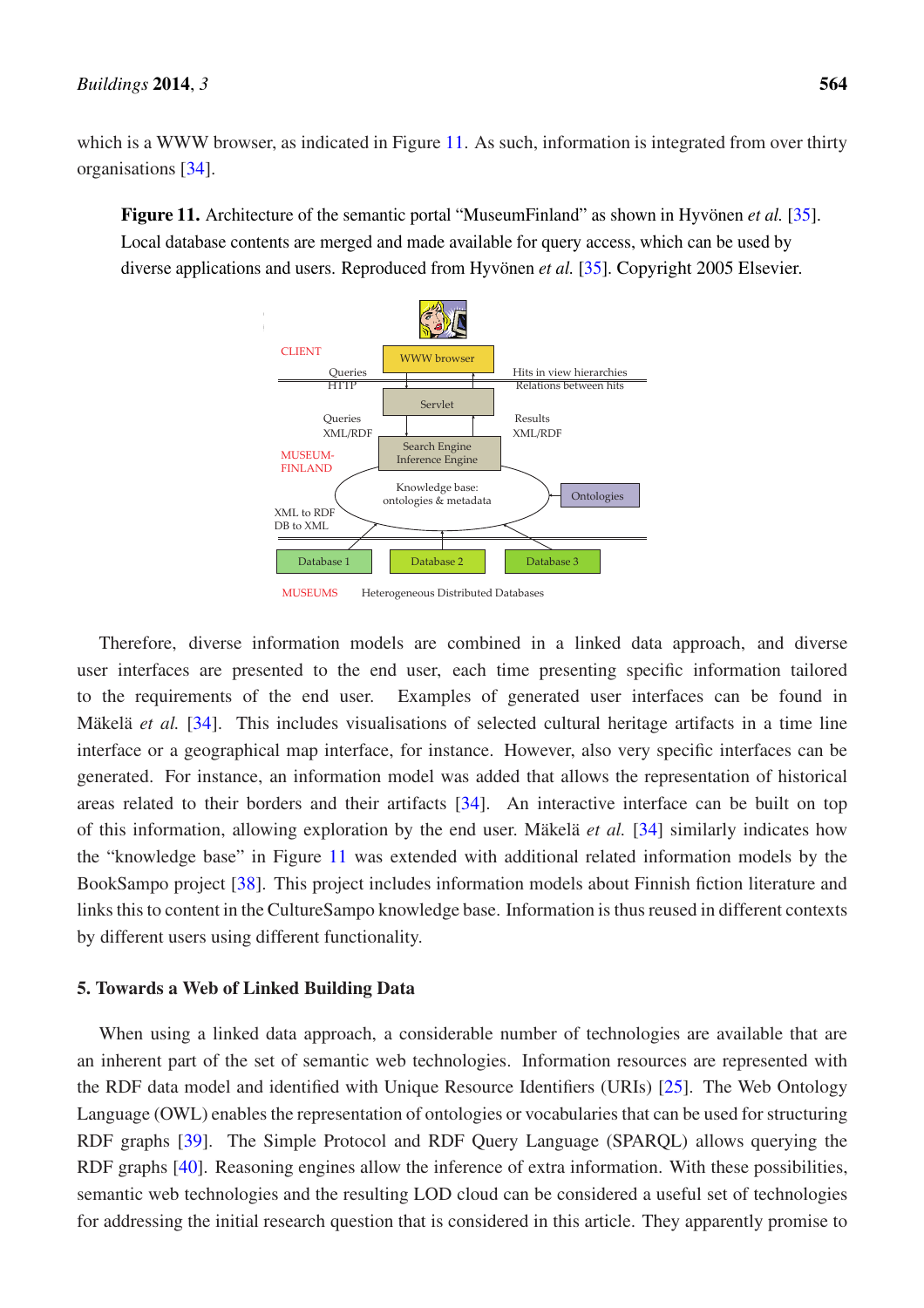connect various information resources on a global scale and make the result easily available to various services and application types [41,42].

### *5.1. Integration within the Construction Project*

One can easily start from the IFC schema [4] to set up a linked data approach for the AEC domain. The IFC schema is a neutral and standard schema for information exchange among BIM environments. This information schema is currently one of the best means currently available and used to address interoperability issues in the AEC sector. Using the IFC schema, one should be able to represent a BIM model so that other applications are able to use this information as well, for instance, for simulation and visualisation purposes.

An IFC-to-RDF conversion service is available that converts IFC information into an RDF representation [41]. Implementing this IFC-to-RDF conversion service is not a straight-forward process, because diverse mapping schemas are typically available for mapping between an IFC file and an RDF graph, or between an IFC schema in EXPRESS [43] and an IFC ontology in OWL. Especially the more advanced features of the EXPRESS schema of IFC, such as rule functionality and cardinality restrictions, can be translated into diverse RDF constructs. A comparison of the three conversion procedures used in Pauwels and van Deursen [41],Beetz *et al.* [44], Törmä *et al.* [45] illustrates this situation. One might thus conclude that a "perfect conversion procedure" does not exist for converting IFC information into RDF representations. Rather, there exist various "flavours" of conversion procedures, each resulting in a specific kind of RDF representation. One conversion procedure might result in a simple, compact and straight-forward RDF graph; a second procedure might result in a complete, but impractical RDF graph; and yet another procedure might provide an RDF graph fit for specific reasoning purposes, for instance.

Assuming that similar RDF conversion services can be implemented for other (neutral or proprietary) schemas typically deployed in an AEC context, such as the file types .DWG, .RVT, .DGN, .gbXML, and so forth, one can easily imagine diverse information models available as RDF graphs within the same building project (Figure 12). By relying on linked data principles and techniques, these information models, which can be considered separate "silos of information" [46], might well be linked together, resulting in a linked data cloud for each AEC project. Direct links are thus available among simulation information, CAD information, architectural information, visualisation information, and so forth. A distinction can be made between links among models, indicated with dashed arrowed lines in Figure 12, and links among model entities, indicated with full arrowed lines in Figure 12 (see also Törmä *et al.* [45]).

When considering the schematically proposed linked data approach shown in Figure 12, however, one has to seriously keep in mind our earlier remark regarding the diverse flavours of conversion procedures. There are diverse conversion routines possible in each step from an AEC application (outer circle in Figure 12) towards the linked data cloud for an AEC project (inner circle in Figure 12). One can easily understand the resulting information management difficulties by considering:

• the number of (proprietary and non-proprietary) schemas available in the AEC domain (IFC, DWG, RVT, DGN, gbXML, and so forth);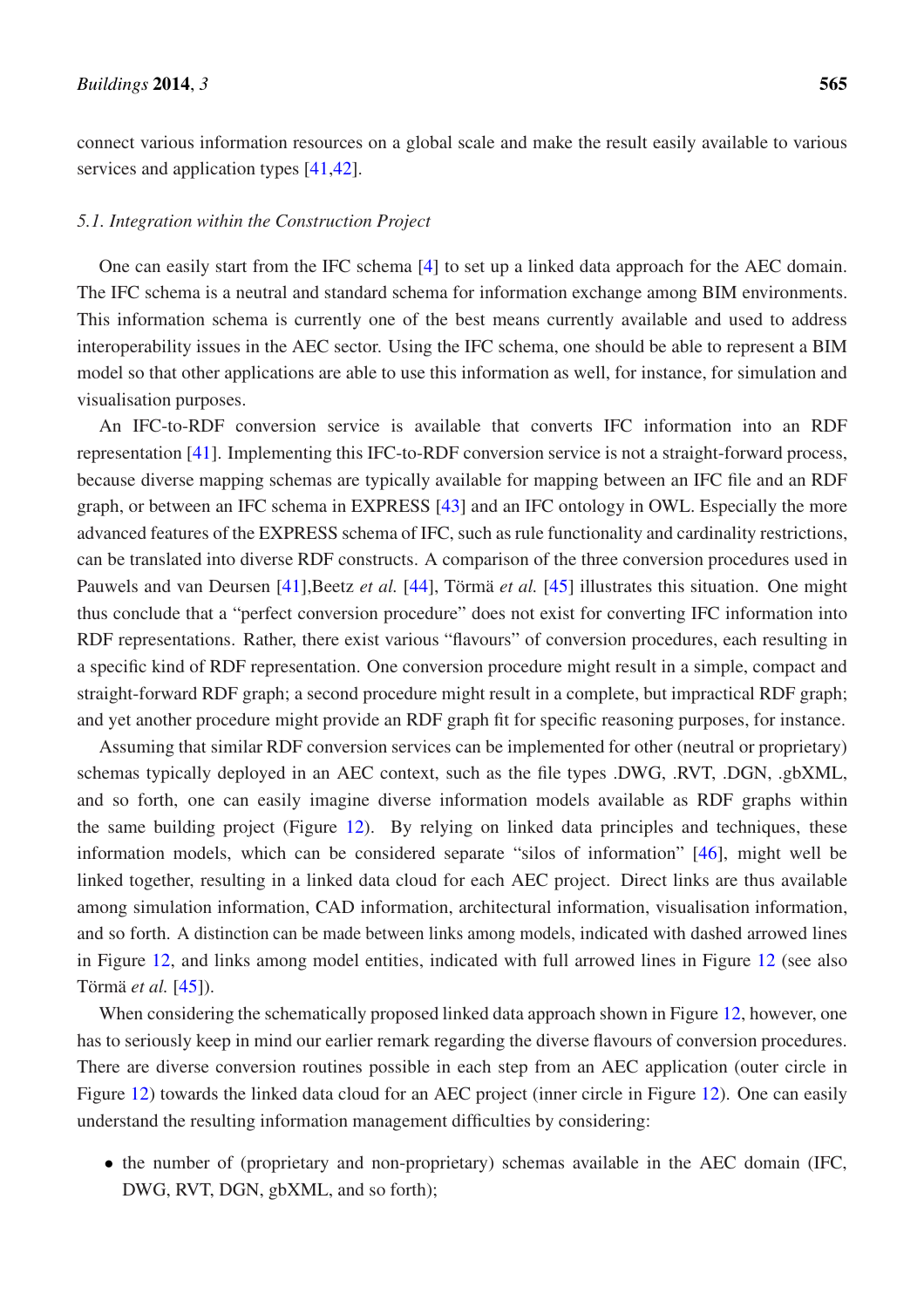- the number of conversion routines between schemas and OWL ontologies, and between information models and RDF graphs;
- the number of linking possibilities between two RDF models (dashed and full arrowed lines in Figure 12).

Figure 12. Diverse conversion services might enable to make diverse partial information models (BIM Model A, Model for Facility Management; BIM Model B, Model for Structural Analysis) available in Resource Description Framework (RDF) graphs. The conversion steps are indicated in the figure as arrows going in one direction from the native format (outer circle) towards the RDF graph format (icons in inner circle). The resulting graphs might then be linked in a "web of linked data" using semantic web technologies (dashed and full arrowed lines).



Therefore, difficulties that are related to the interoperability issue will to some extent remain present in the suggested linked data approach. Nevertheless, the suggested approach presumably will generate improvements regarding the interoperability issue in the sense that better means are available in addressing this issue.

## *5.2. Integration outside the Construction Project*

Semantic web technologies additionally allow one to link the linked data clouds of AEC projects (Figure 12) to information outside the construction project (schematic links to geographical and product information in Figure 13). As such, external information may be deployed for specific purposes in an AEC project. This includes annotations, documents, project management tools, geographical information, demographic information, and so forth. With this information, more advanced services and applications may be targeted, in which diverse resources of information are combined [46]. For example, an outline of cost efficiency statistics related to usage statistics of a building might bring about significant new insights to the building owner.

Note that, also in this context, the same difficulties need to be taken into account regarding the management of mapping and linking procedures among information models. This can be related to the difficulties outlined in the semantic web domain regarding the usage of the owl:sameAs construct [47].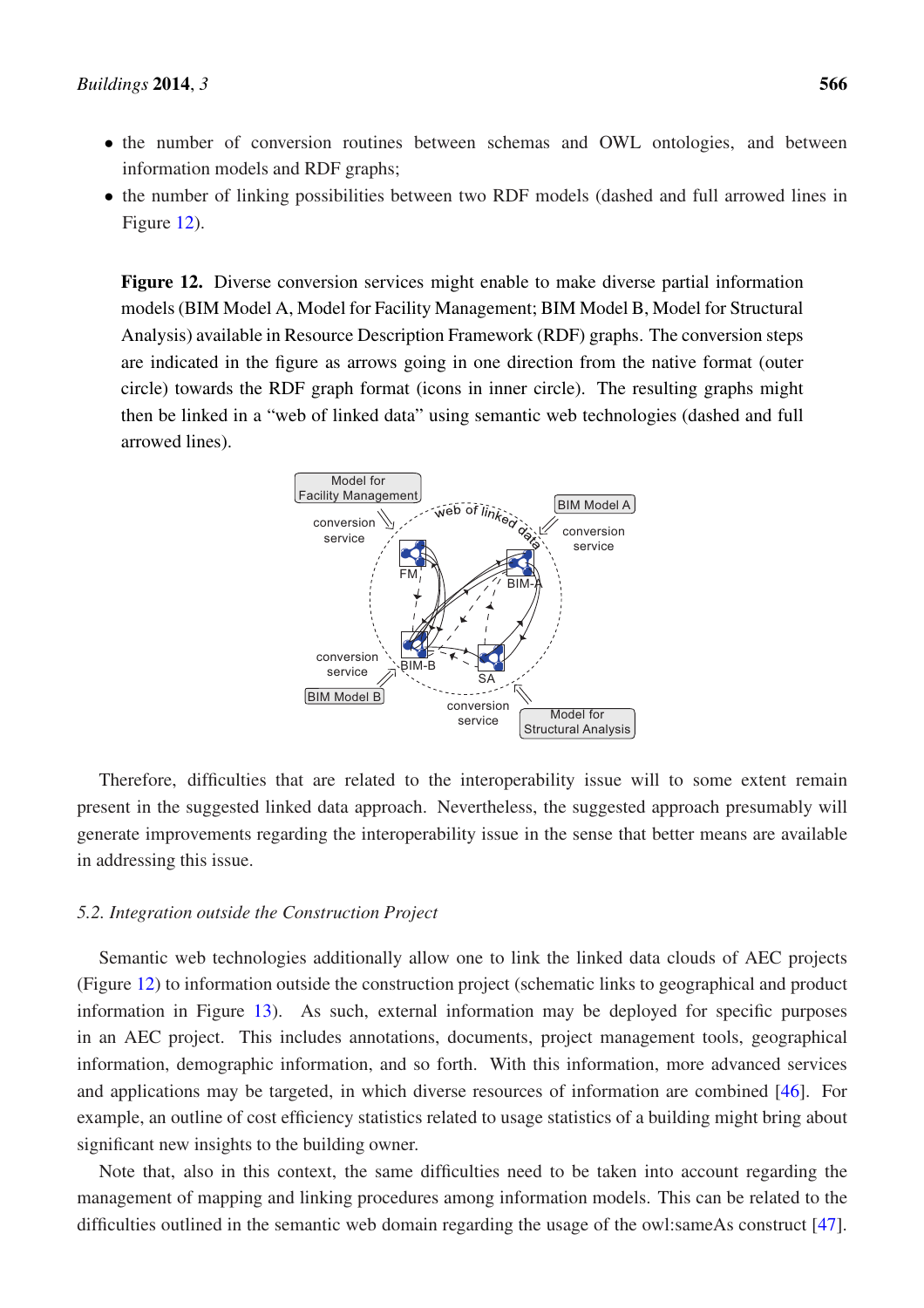Although it might be valid in one context to link entities in different information models or application domains, these links might not be equally obvious or valid in other contexts.

Figure 13. The linked data cloud for the AEC project can be further enriched with additional links to external resources of information (geographical information, product information, and so forth).



# 6. Challenges in Terms of Information Exchange and Management in a Linked Building Data Approach

As any other approach or strategy, the linked building data approach has its limitations and challenges as well. When particularly considering the topic of interoperability, challenges reside mainly in the creation and management of the links between diverse information models in RDF. This question has been dealt with before in the AEC domain, although not relying on semantic web technologies (nor RDF). For example, the usage was suggested of "view models" that are integrated or that communicate through a "model kernel", which is formed by the overlapping of the view models [48]. Alternatively, the suggestion was made to use "views" as "functional contexts" for the diverse partners or disciplines in an AEC project [49]. These views can then be linked by the addition of explicit relations. An implementation with relational database technologies was furthermore suggested in Rosenman and Gero [49]. Using Model View Definitions (MVDs - Hietanen [50]) in combination with an Information Delivery Manual (IDM - ISO [51]) is a more recent variant for these suggestions: different model views are defined in MVDs, each model view representing a partial view of the complete information model for the AEC project; the IDM keeps track of how, when and where such model views should be exchanged among partners in the project (see also Berard and Karlshoej [52]).

These and other approaches have thus been suggested for dealing with the creation and integration of partial models. Initiatives that tend to fail are initiatives in which the original information is converted or translated into an alternative information schema, often combined with discarding the original information or with cutting the static or dynamic links to the original information. In these cases, a valuable amount of information is lost. Approaches that appear to have higher chances to succeed are approaches that enable users not only to create partial models, but also to maintain the original format and preferably also the link between the partial model and the related information model(s). In these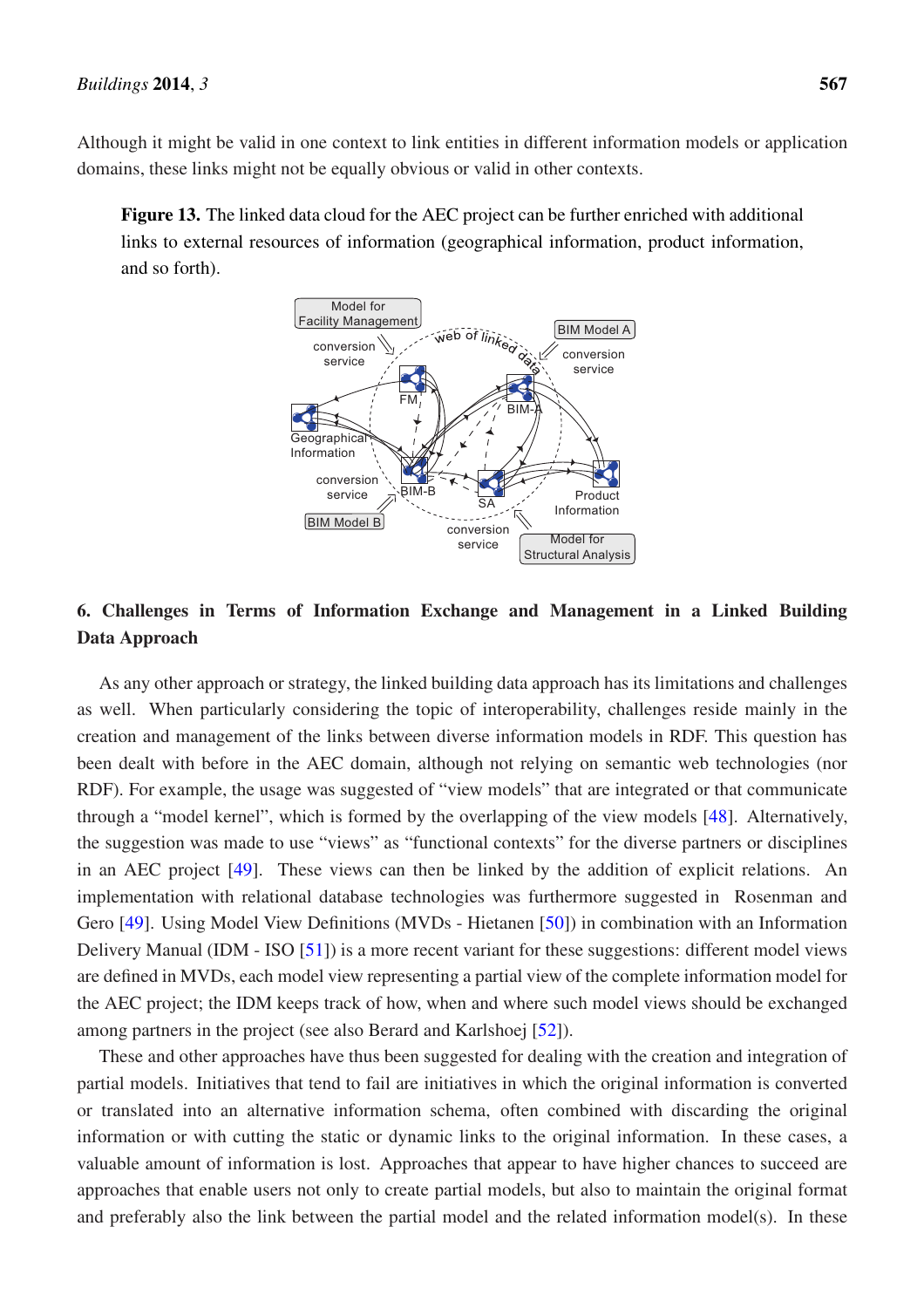cases, the partial model is provided to interested third parties, but the original information is kept intact. Crucial in this approach is to maintain the link or the mapping schema between the original partial model and the related partial model, whether this model be a follow-up model (sequential) or an alternative model (parallel).

Of course, such an approach will surely require a setup of open and proprietary BIM servers or of linked building information servers that provide more than the typical BIM servers. These servers have important requirements regarding dynamic change management and the associated notions of security and privacy. In the following subsections, we look into the diverse considerations that have to be made in realising the latter approach for AEC information in a linked data context with semantic web technologies. We make a distinction between technical considerations, practical considerations, usability considerations and maintenance and management considerations.

#### *6.1. Usability Considerations*

Information in an AEC project is always represented by a specific partner in the building life-cycle. Not only is this partner supposed to be qualified for representing this information, this partner is typically also considered responsible and representative for this information. This is important information that should be taken into account when giving access to the information that is represented by this partner, not only for reasons of rights and ownership, but also for reasons of representativeness, trustworthiness and usability. To what extent is the represented information correct and trustworthy, and to what extent can it consequently be used? This consideration relates to the issue of information scope management that is outlined in Törmä *et al.* [45].

In a linked building data approach, each partial model or RDF graph represents a different model view that is maintained and used in the building life-cycle. Each of these partial models has its creator, who is considered representative for the information in the partial model. Reference to this creator is not only available in the URIs used for representing the entities in the partial model, but should also be available in metadata that is associated with the partial model. Both the URIs and the metadata allow other end users to check the trustworthiness and usability of the information. In this approach, anyone can provide information, and certain information becomes more or less trustworthy depending on the number of similar assertions and the status or expertise of the partner that has provided the information.

### *6.2. Practical Considerations*

Second, each of the partial models available in the building life-cycle is typically produced by one specific party, for instance one of the many architectural design firms, and with one specific design tool, for instance one of the many CAD modelling applications. These partial models implicitly include the original schema and understanding of the representation, both in terms of the design situation (specific people and context) and the used design tool (specific information structure). In other words, a different partial model will result, depending on the application that is being used for modelling and the modelling techniques of the end user.

When developing linked data environments for accommodating such partial models, this context needs to be taken into account, because it has a considerable impact on the system. For instance,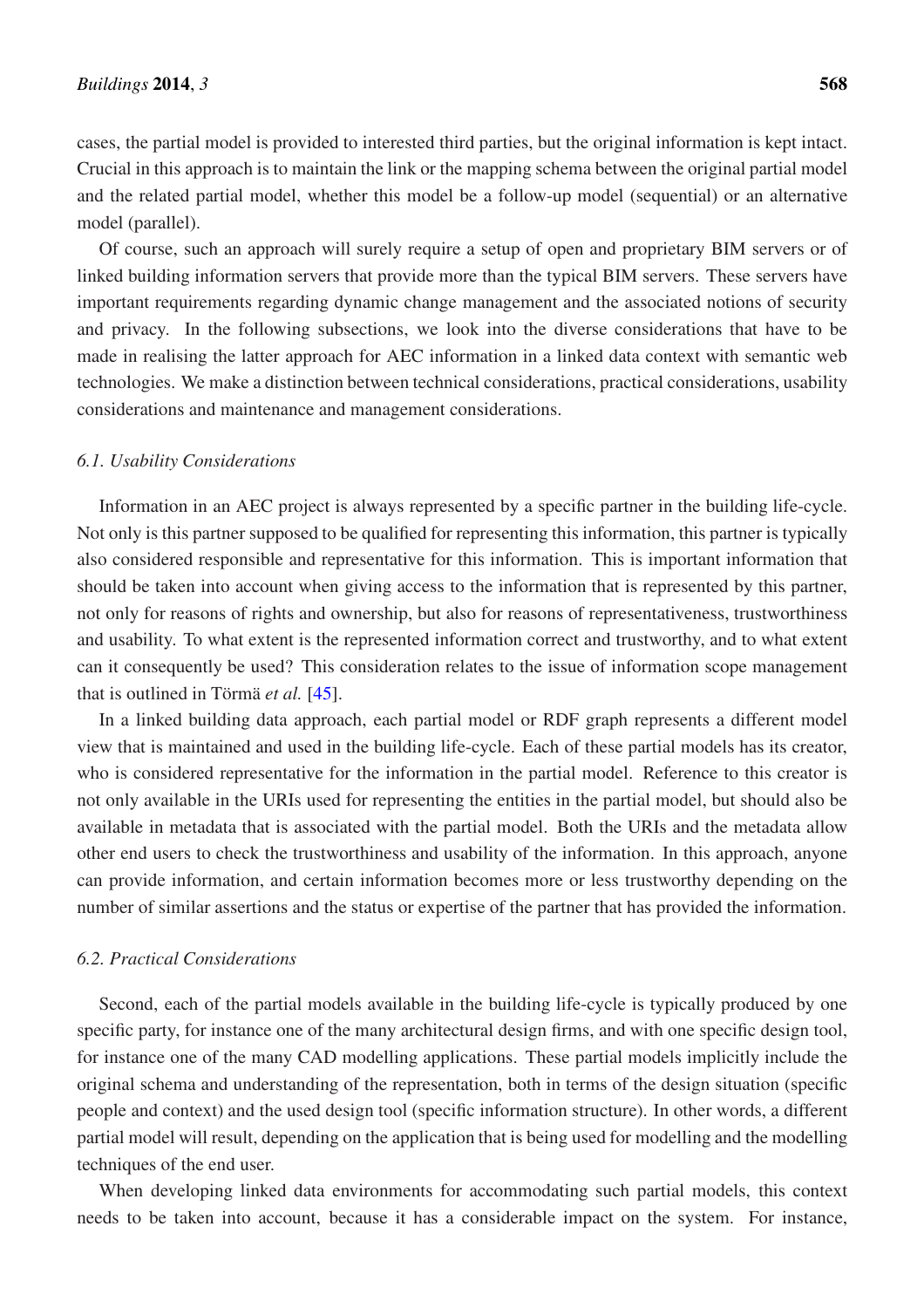information within one and the same partial model reflects the information from one specific subdomain in the AEC project and is thus typically more coherent and more closely related. Links among entities within this partial model can be made with less effort. Links among different partial models, for instance a structural model and a client requirements model for the building, are harder to realise. The system thus, for instance, needs to take into account that considerably more links are available within one and the same partial model and less are available among diverse partial models.

Additionally, within this context of partial models with each its own information structure and its own context, it makes sense to allow building all partial models within their specific environments (modelling applications, simulation applications, visualisation applications, and so forth) and link them together only at a read-only level (see also Törmä *et al.* [45] and Figure 12). As a result, only one conversion service is needed instead of a round-trip through two conversion services. If one would want to integrate all information once and for all into one complete all-containing model, which we do not suggest here, proper conversion round-trips would be necessary.

When linking diverse partial models into a linked data cloud for an AEC project, the following link types are some of the link types that can be considered:

- links between partial models
	- (1) sequential links
	- (2) parallel links
- links between entities of a partial model
	- (1) links among objects
	- (2) links between objects and requirements (design brief, urban regulations, . . . )
	- (3) links between objects and activities (acts of construction, supply, maintenance, . . . )
	- (4) links between objects and documentation (specifications, maintenance records, . . . )
	- (5) links between objects and people (construction workers, asset allocation and ownership, . . . )
	- (6) links between people and activities (scheduling of use, scheduling of maintenance, construction scheduling, . . . )
	- (7) and so forth

# *6.3. Technical Considerations*

Considerable technical considerations were also outlined in Törmä *et al.* [45] regarding the generation of links among and within the diverse information models. It seems infeasible to rely on either automatic or manual methods. A semi-automatic method thus seems most promising. In such a method, an initial set of links is generated among (entities of) the considered information models, after which the generated links are returned to the end user for further modifications. The usage of clash detection and link discovery software could be considered as aids in the link generation process [45].

One needs to take into account that, after generating links among and within models, these links should be easily maintained and managed. How this maintenance and management of links can be realised, is handled in the following subsection, which briefly deals with change discovery and change propagation. It should be enough to note here that a practical and realistic change discovery and change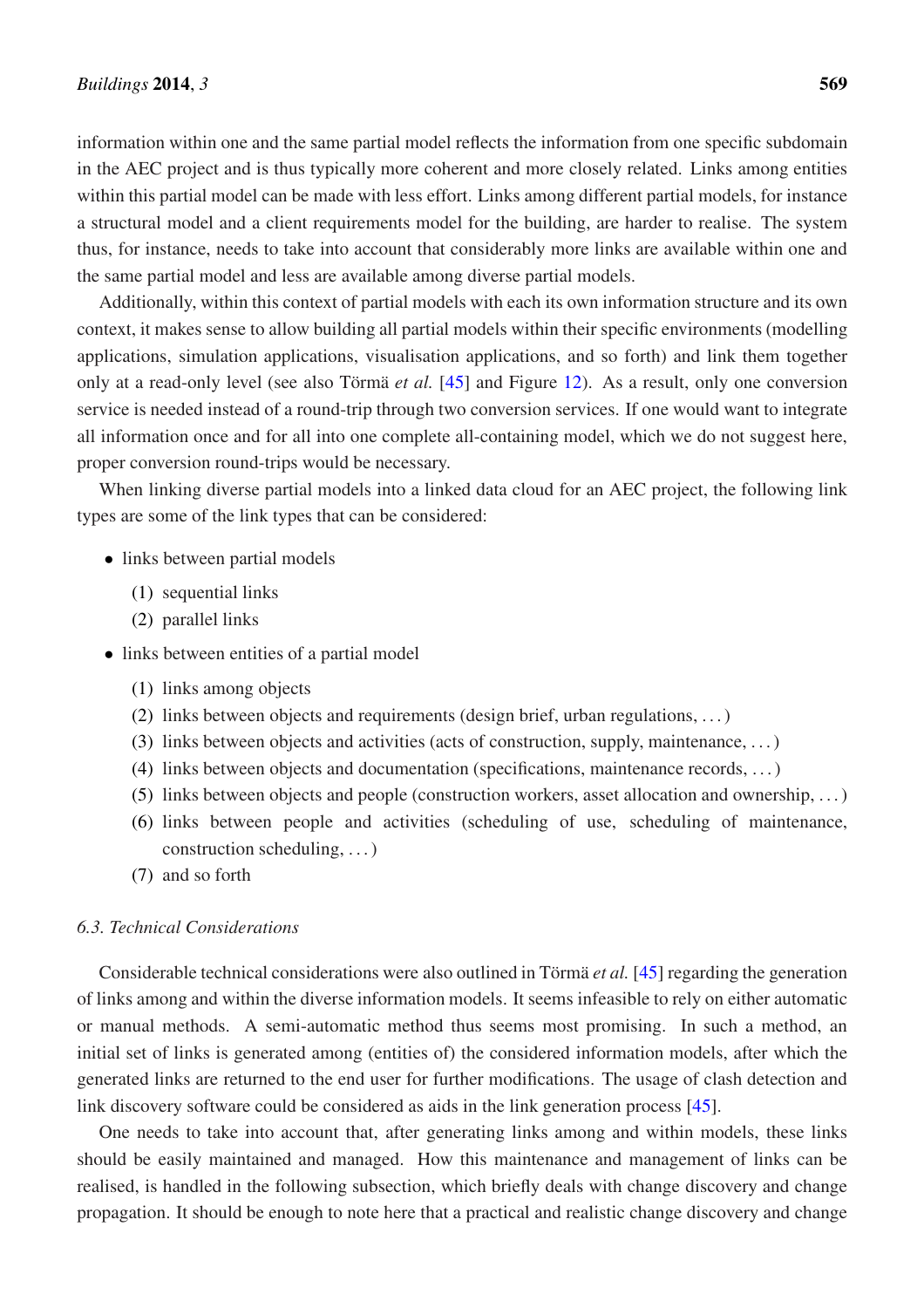propagation relies on the availability of persistent and unique identifiers for the many available entities represented in the RDF graphs (see also Törmä *et al.* [45]). In this regard, we initially suggest using the following procedure for generating links among and within the information models. For each step, we indicate how it could be implemented when relying on semantic web technologies.

(1) Identify the IDs:

Upon conversion from the initial software environment into an RDF graph, the diverse IDs that are used in the original software environment are retrieved, so that the diverse entities and concepts in the RDF graph can be given unique URIs that relate to the IDs in the original software environment. By doing so, future changes to the partial model can be propagated into the linked building data graph. We suggest to rely first and foremost on the globally unique identifiers (GUIDs) that are being used by the diverse software applications producing the partial models. These GUIDs are to be converted into URIs, taking additionally into account information about corresponding owner, project and partial models. This could thus result in the following URI design for entities in the partial information models: http://owner.country/project/partialmodel/guid.

(2) Link the IDs among and within models:

When the URIs of the entities in the diverse partial models (as RDF graphs) are available, (entities within) the partial models can be linked in a semi-automatic manner using the outlined link types (between partial models and/or between model entities). The generated links are encoded as additional RDF statements. When one of the linked partial models is modified, a reasonable decision should be made by the partners who are in charge of the partial models about whether or not to maintain or modify the specific links between the entities or the modified models.

(3) Add more information:

Further information can be added to the diverse partial models, with the information coming from various domains of practice, also outside the AEC domain. The existing LOD cloud [8] provides an important available resource from and to which to make such links. Adding this information can be done by simply adding additional RDF statements.

(4) Provide an interface to access links:

The information models, the entities in the information models and the links among both should finally be made available to the end users who have the appropriate access rights. This can be done by publishing the complete graph in an online RDF store with an appropriately accessible SPARQL endpoint. Using the metadata that is added to the partial models for information scope management, an appropriate user interface with the appropriate levels of security and rights administration can be implemented on top of this SPARQL endpoint, giving partners in the AEC project access to the information for which they have access rights.

# *6.4. Maintenance and Management Considerations*

A realistic maintenance and management of the generated linked building data for the AEC project requires important considerations in terms of change discovery and change propagation. We suggested earlier to initially rely on an approach in which existing software (e.g., BIM software, simulation software, and so forth) is used by partners in an AEC project to build partial models, after which these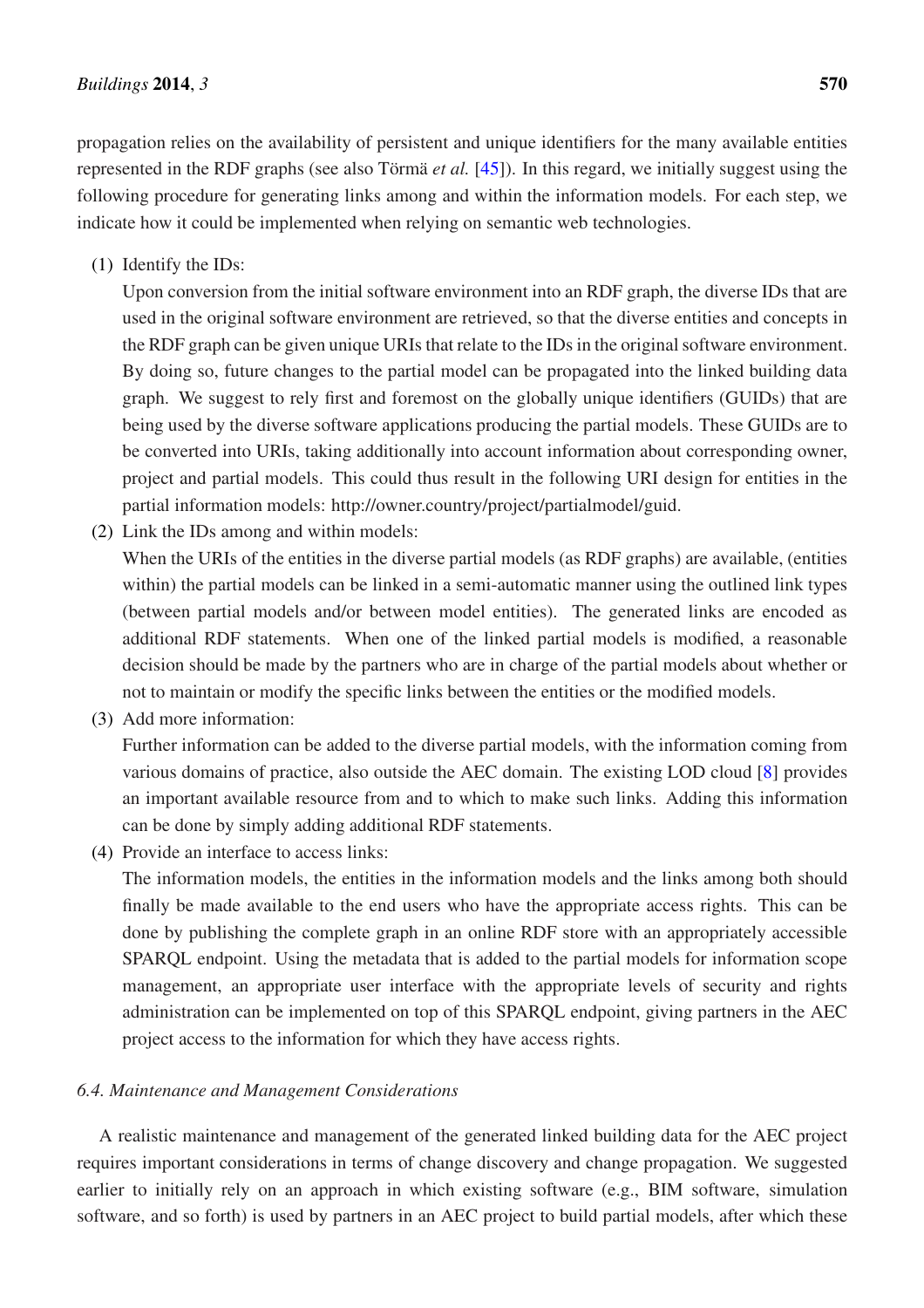partial models are exported into RDF graphs (see also Figure 12). The conversion of GUIDs into URIs, which is central in the presented procedure for generating links among models and entities in those models, should allow to appropriately update/replace the available RDF graphs with the newly exported partial models.

The most important issue then becomes the maintenance and management of the links that were previously made among (entities in) the partial models that are being replaced. Whether these links be stored internal or external to the models they belong to, one does not want to end up with hanging, missing or wrong links. Note that a change in one of the partial models can propagate all the way up to the final construction plan, so this is a crucial part of realising a linked data system that gives support within the building life-cycle.

The three following strategies can be outlined regarding link change management:

• Reactive change propagation across models:

The other parties are notified about a change so that they can restore the consistency.

- Proactive change protocols: Collaborative protocols are used that enable taking into account the views of different parties affected by a change. There are different possible protocols based on change proposals, counterproposals, and so on.
- Transactional change management protocols: Protocols are used that take the advantage of the distributed versioning capabilities of the participating models.

# 7. Anticipated Use Cases in the Building Life-Cycle Context

We finally want to anticipate some example use cases in the building life-cycle in which the usage of a linked data approach, as briefly sketched above, might provide additional benefits to the diverse stakeholders in the building life-cycle. These use cases focus on building optimisation, information management and support for the design and construction process. Central in these use cases is the idea that a linked data approach has the possibility to enable a more holistic view on information about the building, as well in the design and construction phase as in the maintenance phase.

#### *7.1. Design and Construction Phase*

The resulting improvements to information management are a key reason for adopting a linked data approach in the AEC domain. Consequently, main use cases in which improvements can be expected are situated in the design and construction phases of AEC projects. In this context, the most important improvement is expected to be generated by the change management features of the suggested approach. Namely, assuming that appropriate links can be made among and within diverse partial models stemming from diverse partners in the building life-cycle, and assuming that the appropriate metadata is added in this process, the system can presumably give better indications of how changes in a certain partial model affect the linked partial models. These indications can be used by that specific partner in the AEC project to make better informed decisions. By using a linked data approach, more partial models can be reached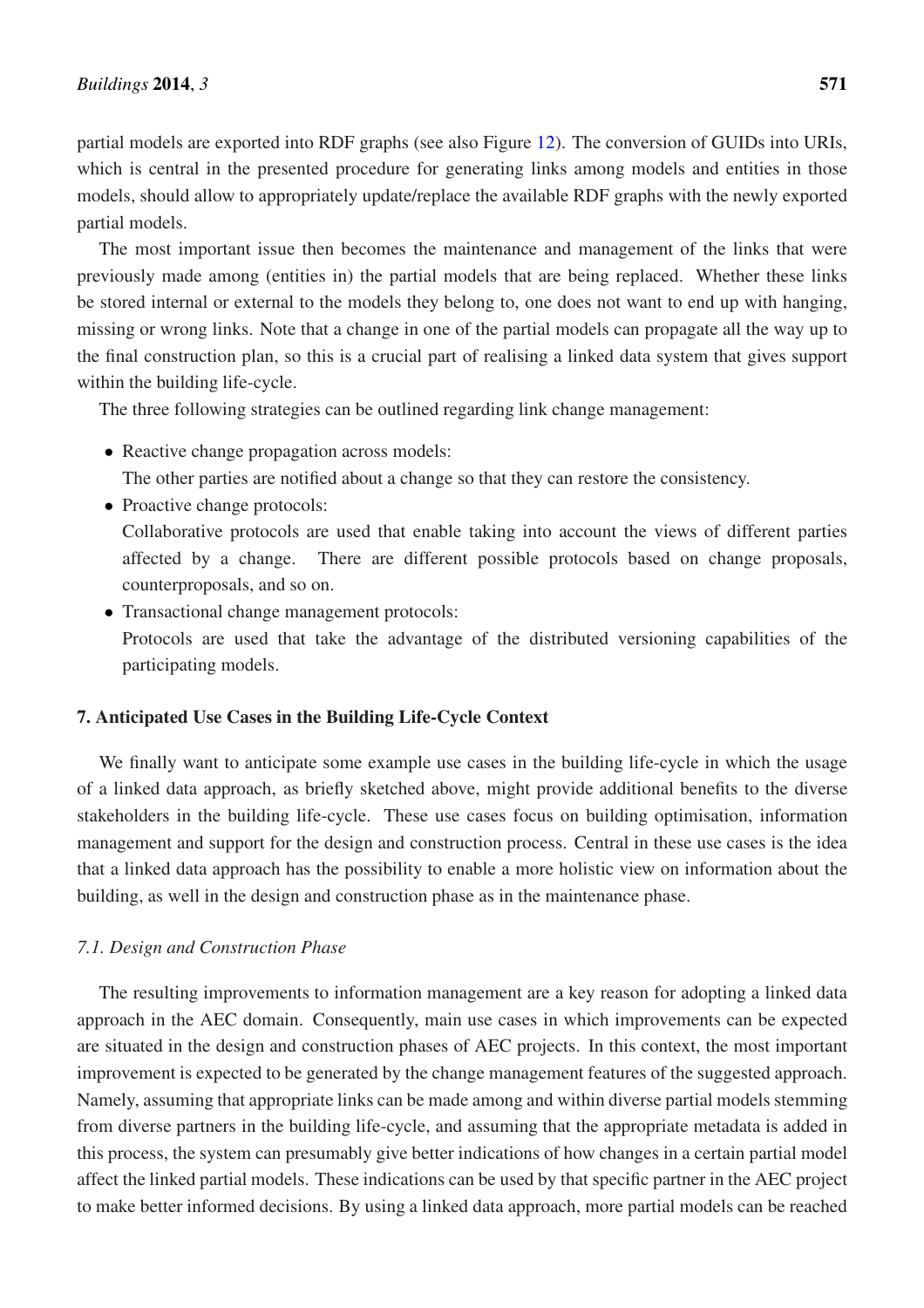than is traditionally the case, because of the ease of linking diverse partial models in an RDF graph. A more holistic view of the AEC project is thus obtained than is traditionally the case.

A concrete use case that is anticipated here focuses on energy performance and usage evaluation in the design and construction phase. In this case, three partial models are combined into one RDF graph (Figure 14). The first partial model represents the building using the terms of a specifically devised space topology vocabulary. We could in this case rely on the room vocabulary ontology that was devised by Richard Cyganiak (Digital Enterprise Research Institute, NUI Galway - DERI) and that is available at Cyganiak [53].

Figure 14. A combination of three partial models for a use case in performance evaluation in the design and construction phase.



The second partial model, that should be closely linked to the first partial model, represents the building using the terms available in the IFC ontology, including geometric properties of the building and, to some extent, product information. It would presumably be a good test for the change propagation and change discovery features of the system to see to what extent changes in the IFC/RDF model of the building can be propagated into the space topology model (Figure 14).

A third partial model finally represents people, groups, devices and energy consumption using the terms available in the the Friend of a Friend (FOAF) ontology [54] and the DERI Energy ontology [55]. By linking this third partial model to the two other partial models, one can test to what extent the links between these models can inform the designer or construction firm about the energy performance effects that are inferred by certain changes in the space topology, the product choices or the building geometry, for instance. Alternatively, it might be possible to make strategic choices in the occupancy model and see if and how one should change the room topology or building geometry to accommodate the desired performance level.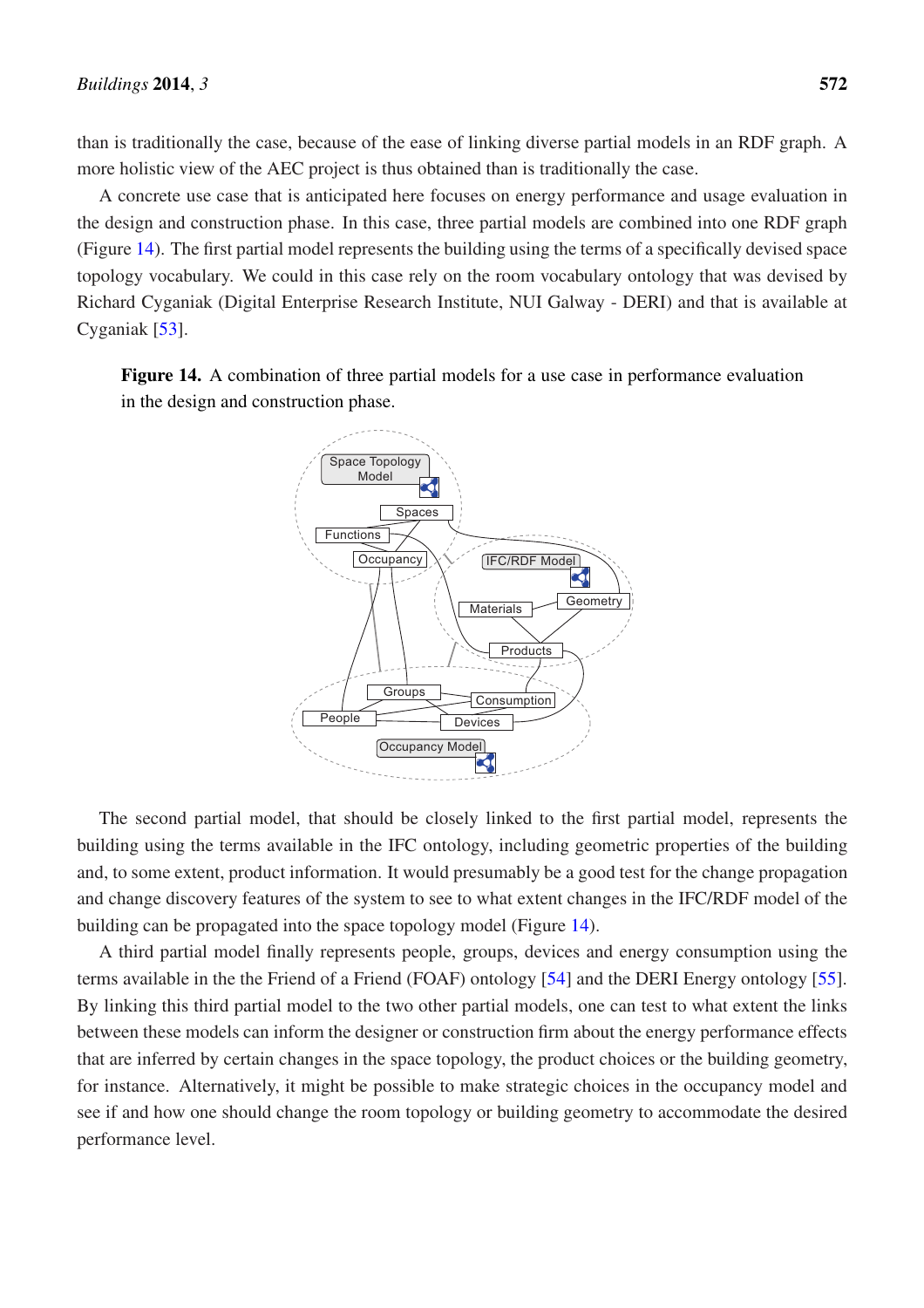#### *7.2. Maintenance Phase*

A second use case focuses on the maintenance phase of the building. The use case that is anticipated here literally extends the first use case, in the sense that additional partial models are added upon completion of the building that take into account sensor information, operations and maintenance manuals, financial information, weather data, and so forth (Figure 15).

Figure 15. Extending the linked building data cloud for the AEC project with links to sensor information, operations and maintenance manuals, financial information and weather data should allow improving building performance in the maintenance phase of the building life-cycle.



By making links among these partial models, one can perform very specific queries over the merged graph, thereby enabling a better informed or more holistic view on the overall performance level and the usage of the building. Such a use case was already started in the context of an exploratory test of the possibilities of a linked data approach for building energy intelligence [46]. In this work, the diverse partial models that were available in the building maintenance phase were regarded as separate silos of information. The silos of information considered are a traditional building energy performance (BEP) silo, an architectural silo, a human resources silo, a legislation silo and an inventory silo. By combining the information in these silos for a particular energy zone (total building energy consumption, energy consumption for Research Group 1, cost of utilities for Research Group 1 and associated carbon dioxide emissions for Research Group 1), a real-time impression is given to the building manager about the building use and potential requirements for building maintenance that he did not have before. These real-time indicators are presented to the building manager in a format that can be used by him to manage this particular site. As such, this use case not only indicates how the linked data approach can combine different available partial models (interoperability), but also how they can be presented, so that they are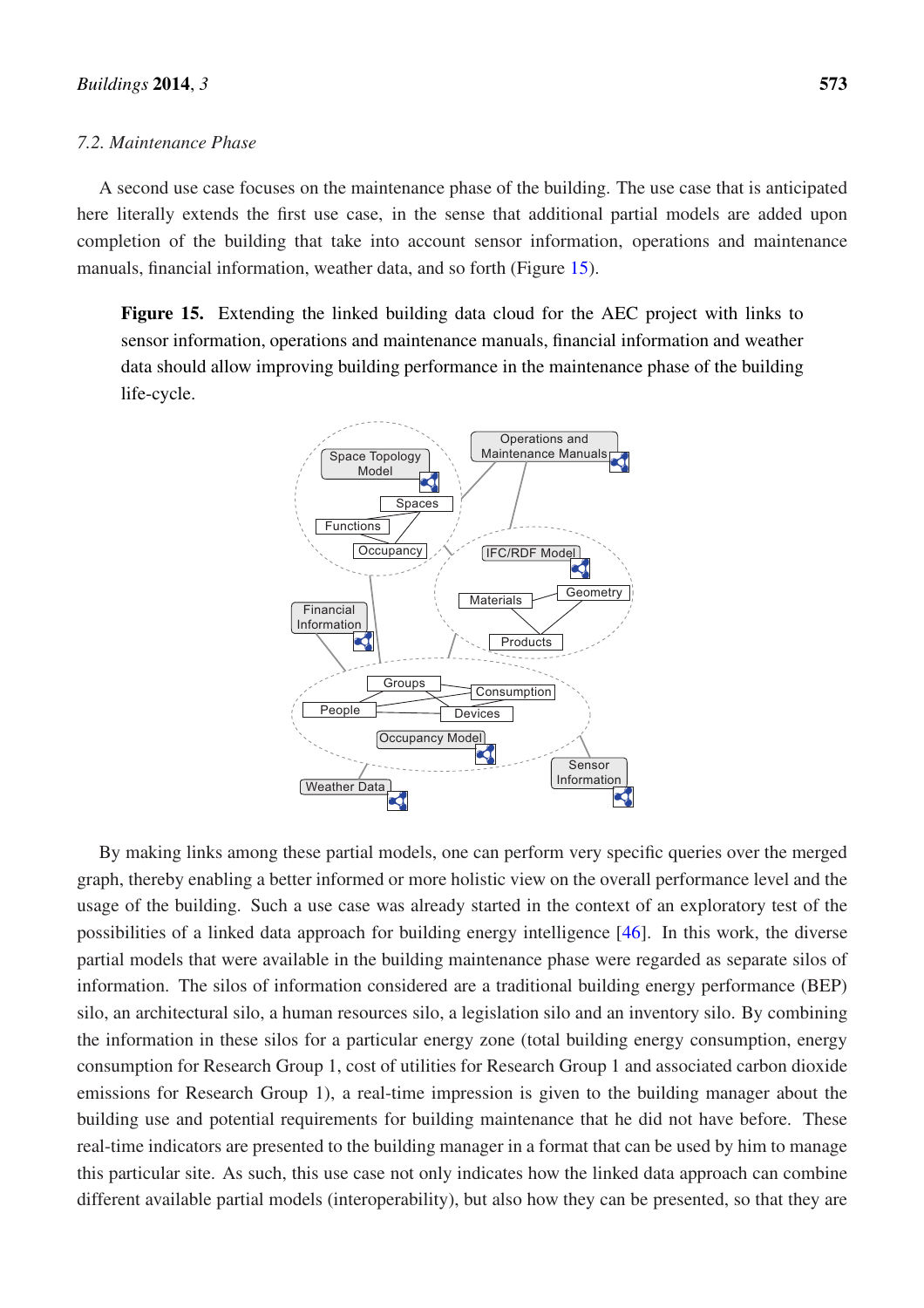usable to particular end users, in this case, BEP modelers, the human resources team and the building maintenance manager.

Although this was not indicated in the use case presented by O'Donnell *et al.* [46], the linked data approach can also accommodate versioning in the building data. In some cases, especially in the context of building maintenance, it might be necessary to combine live and historical data of the same building, so that a building manager or owner can check both how a piece of equipment was functioning previously and how it is functioning currently. By allowing one to make that comparison, one might be able to determine when and why it has started malfunctioning. This can be accommodated in the linked data approach by using the possibility to add multiple models (of the same building) and link them together using sequential model type links. Depending on the goal, entity type links might be added, as well. The sequential link then indicates that one model is a follow-up model, in chronological order, of a previous model, so that a maintenance analysis over time can be done following these sequential links.

# 8. Conclusions

In this article, we have investigated to what extent linked data technologies might be able to address the long-standing interoperability challenge in the AEC domain. Applications in the AEC domain often provide only limited support to partners in a design and construction project, due to a malfunctioning information flow. This malfunctioning information flow can be subdivided into two main issues: a lack of interoperability among information systems and a functionality mismatch between information systems and end users (Figure 10). Notwithstanding the significant amount of effort put into the design and implementation of applications for the AEC domain, these issues return time and again in the evaluation of software usage in the AEC domain.

We have looked into strategies for addressing the interoperability issue, resulting in a brief discussion of the following strategies:

- Sharing information in the wild:
- The remodelling effort;
- Kernel-level interoperability;
- The centralised information structure;
- The software suite strategy;
- The linked data approach.

The linked data approach is suggested as one of the most promising strategies for addressing interoperability issues, mainly because: (1) these technologies rely on a common language based on a logical foundation for describing information; and (2) these technologies appear to be deployed on a global scale. The latter reason is important, because, no matter how standard or efficient a language might be, it needs to be used by information systems to enable information exchange among this group of information systems. The larger the group of information systems using a language, the more information systems can exchange information. From a conceptual point of view, significant improvements can be made regarding the management and usage of information in AEC projects by relying on a linked data approach. The main anticipated improvement is situated in the context of the interoperability of information in the AEC domain. However, because of the sheer amount of information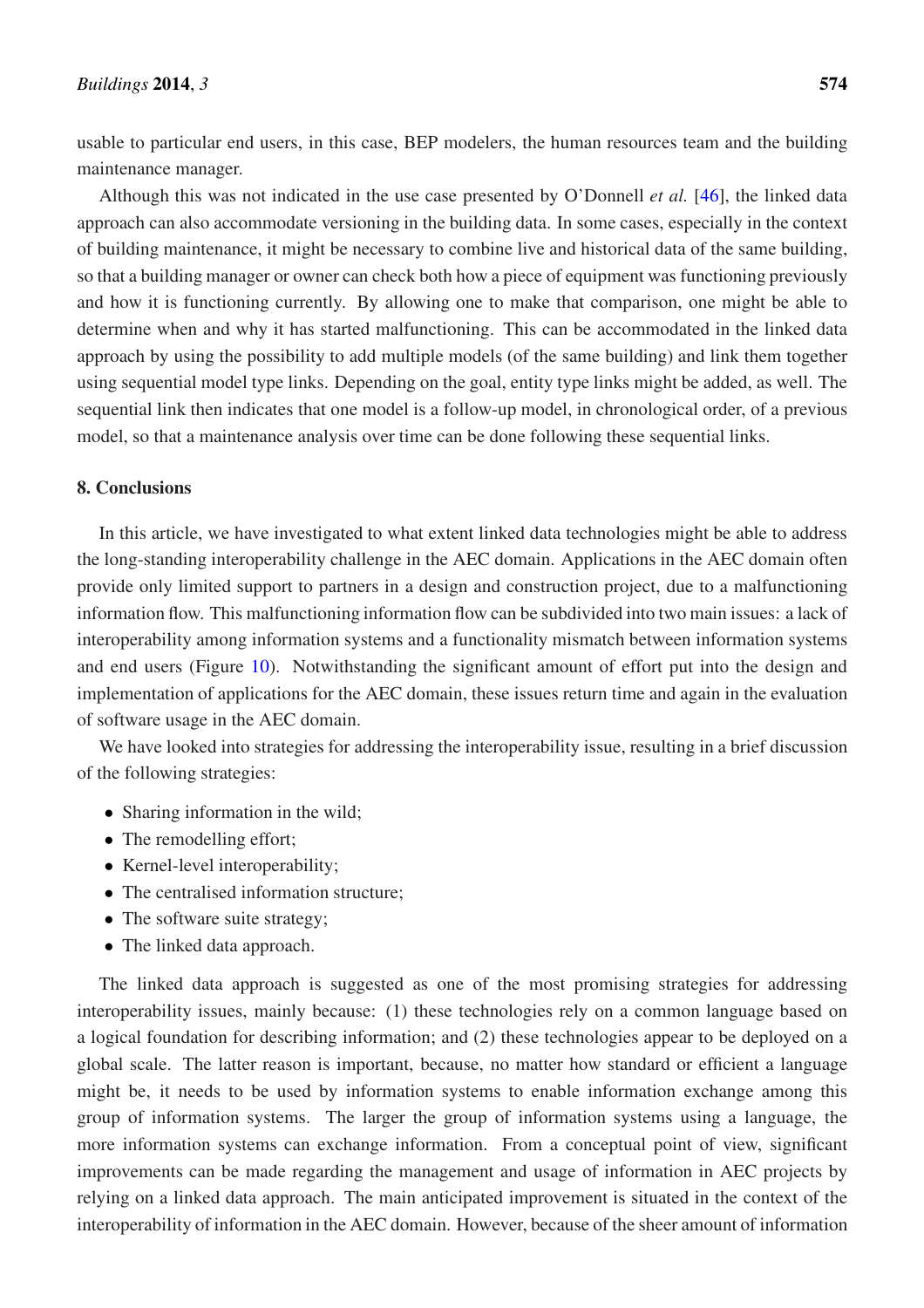available in the linked open data (LOD) cloud, also a more holistic view on the information of the building can be made available to end users in the building life-cycle, thereby enabling them to make better informed decisions.

An indication is given of how information in AEC projects can be integrated using a linked data approach. However, significant considerations and challenges are outlined, as well, more particularly regarding the creation and management of the links within and among the diverse (partial) information models represented in the linked building data cloud. This involves usability considerations, practical considerations, technical considerations and maintenance and management considerations. It appears that linked data technologies will not "solve" interoperability issues, but that they will at least allow one to address some of the prevailing issues in terms of information exchange in general. Especially when effectively combined with other information exchange mechanisms, such as the centralized BIM approach and the IFC-MVD-IDM technologies, they can significantly improve information exchange in the AEC domain. This article has finally given an initial outline of possible use cases in the design and construction phase and in the maintenance phase of an AEC project.

# Acknowledgements

This research was funded by the Special Research Fund (Bijzonder Onderzoeksfonds - BOF) of Ghent University.

# Conflicts of Interest

The authors declare no conflict of interest.

# References

- 1. Curry, E.; O'Donnell, J.; Corry, E. Cross-Domain Building Optimisation Using Scenario Modeling and Linked Data. In Proceedings of the International Workshop on Linked Data in Architecture and Construction, Ghent, Belgium, 28–29 March 2012; pp. 7–9.
- 2. O'Donnell, J. Specification of Optimum Holistic Building Environmental and Energy Performance Information to Support Informed Decision Making. Ph.D. Thesis, University College Cork, Cork, Ireland, 2009.
- 3. Eastman, C.; Teicholz, P.; Sacks, R.; Liston, K. *BIM Handbook: A Guide to Building Information Modeling for Owners, Managers, Architects, Engineers, Contractors, and Fabricators*; John Wiley & Sons: Hoboken, NJ, USA, 2008.
- 4. Liebich, T.; Adachi, Y.; Forester, J.; Hyvarinen, J.; Karstila, K.; Reed, K.; Richter, S.; Wix, J. Industry Foundation Classes IFC2x Edition 3 Technical Corrigendum 1, 2012. Available online: http://www.buildingsmart-tech.org/ifc/IFC2x3/TC1/html/index.htm (accessed on 12 September 2014).
- 5. Berners-Lee, T.; Hendler, J.; Lassila, O. The semantic web. *Sci. Am.* 2001, *284*, 35–43.
- 6. Bizer, C.; Heath, T.; Berners-Lee, T. Linked data—The story so far. *Int. J. Semant. Web Inf. Syst.* 2009, *5*, 1–22.
- 7. Bizer, C.; Jentzsch, A.; Cyganiak, R. State of the LOD Cloud, 2011. Available online: http://www4.wiwiss.fu-berlin.de/lodcloud/state/ (accessed on 12 September 2014).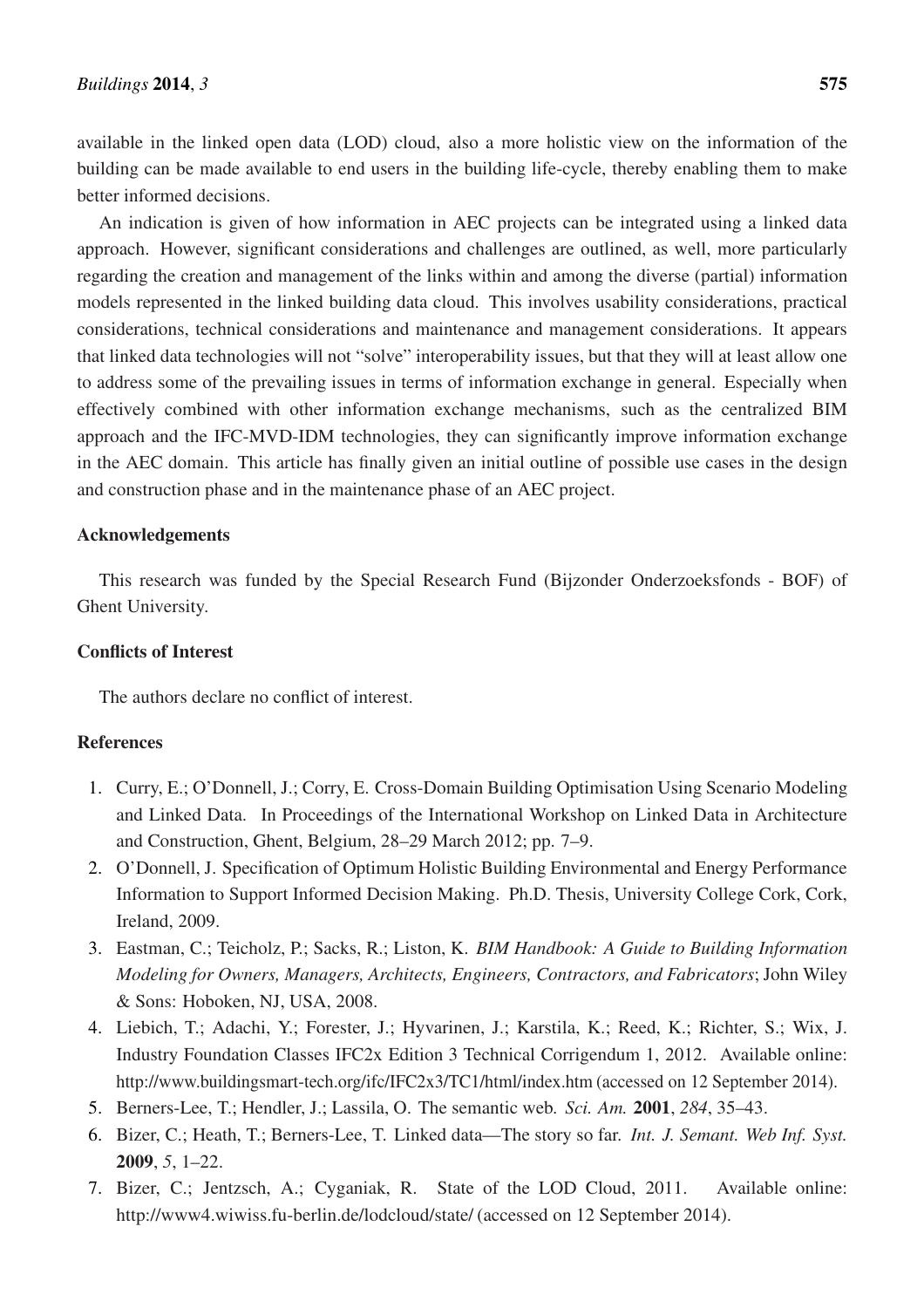- 8. Cyganiak, R.; Jentzsch, A. The Linking Open Data Cloud Diagram, 2011. Available online: http://lod-cloud.net/ (accessed on 12 September 2014).
- 9. Pauwels, P.; Present, P.; Strobbe, T. A Pragmatic Approach Towards Software Usage in Construction Projects: The Port House in Antwerp, Belgium. In Proceedings of the 9th European Conference on Product and Process Modelling-eWork and eBusiness in Architecture, Engineering and Construction, Reykjavik, Iceland, 25–27 July 2012; pp. 509–512.
- 10. Lawson, B. Oracles, draughtsmen, and agents: The nature of knowledge and creativity in design and the role of IT. *Autom. Constr.* 2005, *14*, 383–391.
- 11. Gehry, F. Overview—Gehry Technologies, 2012. Available online: http://www. gehrytechnologies.com (accessed on 12 September 2014).
- 12. Peters, B.; de Kestelier, X. The Work of Foster and Partners Specialist Modelling Group. In Proceedings of The Bridges Conference: Mathematical Connections in Art, Music, and Science, Institute of Education, London Knowledge Lab, London, UK, 4–9 August 2006.
- 13. Veltman, K. Syntactic and semantic interoperability: New approaches to knowledge and the semantic web. *New Rev. Inf. Netw.* 2001, *7*, 159–184.
- 14. Simpson, J.A.; Weiner, E.S.C. *Oxford English Dictionary*, 2nd ed.; Oxford University Press: Oxford, UK, 1989.
- 15. Autodesk. AutoCAD-2D and 3D CAD Design and Documentation Software-Autodesk, 2012. Available online: http://usa.autodesk.com/autocad/ ( accessed on 22 February 2012).
- 16. Gallagher, M.; O'Connor, A.; Dettbar, J.; Gilday, L. *Cost Analysis of Inadequate Interoperability in the U.S. Capital Facilities Industry*; Technical Report NIST Report GCR 04-867; National Institute of Standards and Technology (NIST): Gaithersburg, MD, USA, 2004.
- 17. Unity Technologies. Unity: Game Development Tools, 2012. Available online: http://unity3d.com/ (accessed on 12 September 2014).
- 18. Gerbino, S. Tools for the Interoperability Among CAD Systems. In Proceedings of the XIII ADM-XV INGEGRAF International Conference on Tools and Methods Evolution in Engineering Design, Napoli, Italy, 3–6 June 2003.
- 19. Graphisoft. Communicate Your Design Effectively, 2012. Available online: http://www. graphisoft.co.za/interoperability.html (accessed on 12 September 2014).
- 20. Verstraeten, R.; Pauwels, P.; Meeus, W.; de Meyer, R.; van Campenhout, J. Industry Foundation Classes: A Space-Based Model Scheme?. In Proceedings of the 26th eCAADe Conference on Education and Research in Computer Aided Architectural Design in Europe, Antwerp, Belgium, 17–19 September 2008; pp. 117–124.
- 21. Jeong, Y.S.; Eastman, C.; Sacks, R.; Kaner, I. Benchmark tests for BIM data exchanges of precast concrete. *Autom. Constr.* 2009, *18*, 469–484.
- 22. Plume, J.; Mitchell, J. Collaborative design using a shared IFC building model-learning from experience. *Autom. Constr.* 2007, *16*, 28–36.
- 23. Pauwels, P.; Verstraeten, R.; de Meyer, R.; van Campenhout, J. Architectural Information Modelling to Address Limitations of BIM in the Design Practice. In Proceedings of the 5th Conference on Information and Knowledge Management in Building (CIB W102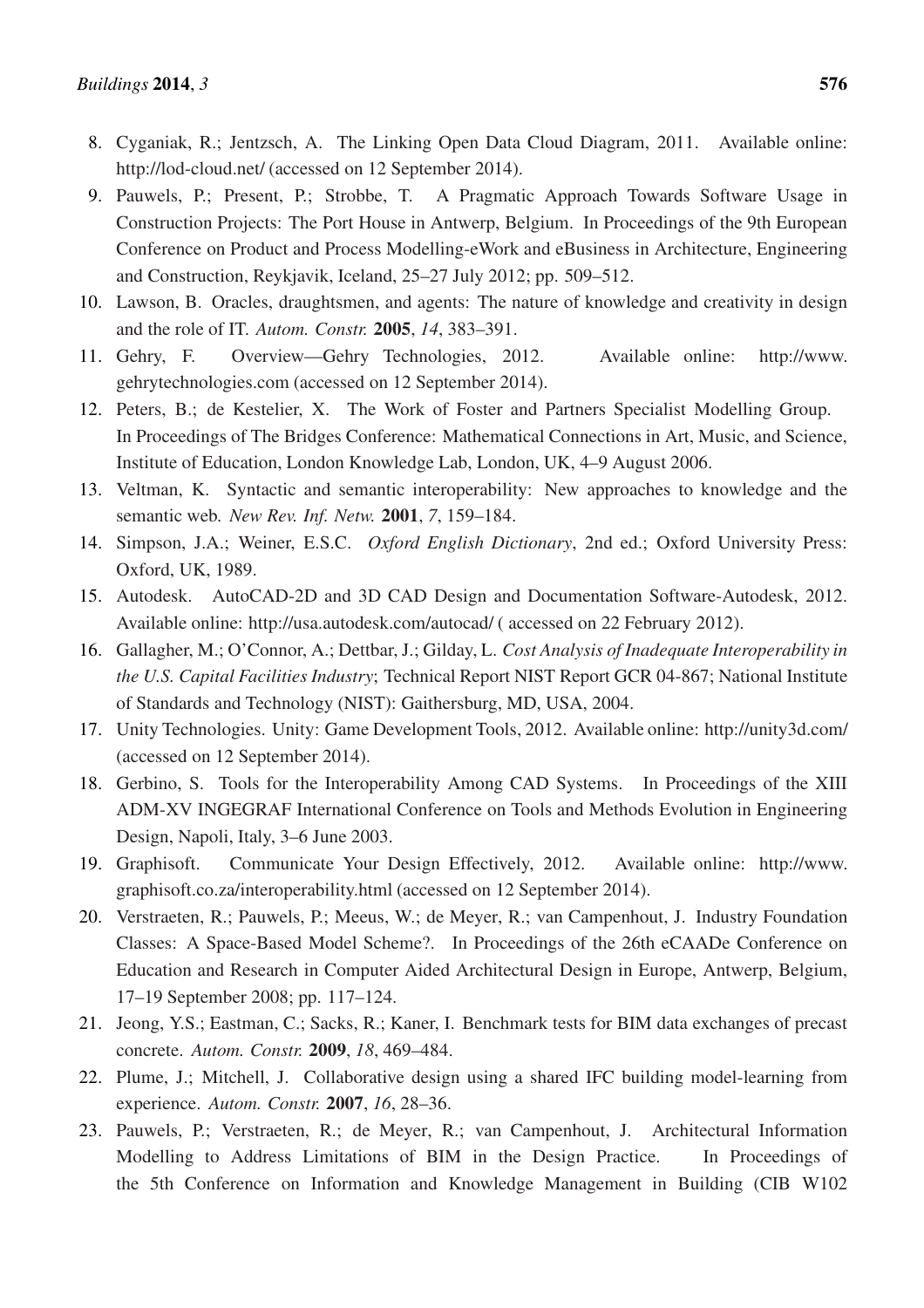2009)-Deconstructing Babel: Sharing Global Construction Knowledge, Rio de Janeiro, Brazil, 17–19 June 2009; pp. 15–17.

- 24. Pazlar, T.; Turk, Z. Interoperability in practice: Geometric data exchange using the IFC standard. *J. Inf. Technol. Constr.* 2008, *13*, 362–380.
- 25. Manola, F.; Miller, E. RDF Primer. W3C Recommendation, 2004. Available online: http://www. w3.org/TR/2004/REC-rdf-primer-20040210/ (accessed on 12 September 2014).
- 26. Abdul-Ghafour, S.; Ghodous, P.; Shariat, B.; Perna, E. Towards an Intelligent CAD Models Sharing Based on Semantic Web Technologies. In *Advanced Concurrent Engineering*; Curran, R., Chou, S.Y., Trappey, A., Eds.; Springer Berlin Heidelberg: Heidelberg, Germany, 2008; pp. 195–203.
- 27. Kraft, B.; Nagl, M. Visual knowledge specification for conceptual design: Definition and tool support. *Adv. Eng. Inf.* 2007, *21*, 67–83.
- 28. Abdul-Ghafour, S.; Ghodous, P.; Shariat, B.; Perna, E. A Common Design-Features Ontology for Product Data Semantics Interoperability. In Proceedings of the IEEE/WIC/ACM International Conference on Web Intelligence, Fremont, CA, USA, 2–5 November 2007; pp. 443–446.
- 29. Böhms, M.; Bonsma, P.; Bourdeau, M.; Kazi, A. Semantic product modelling and configuration: Challenges and opportunities. *J. Inf. Technol. Constr.* 2009, *14*, 507–525.
- 30. Böhms, M.; Bonsma, P.; Bourdeau, M.; Josefiak, F. Semantic Product Modelling with SWOP's PMO. In Proceedings of the 7th European Conference on Product and Process Modelling: eWork and eBusiness in Architecture, Engineering and Construction, Sophia-Antipolis, France, 10–12 September 2008; pp. 95–104.
- 31. Yang, Q.; Zhang, Y. Semantic interoperability in building design: Methods and tools. *Comput. Aided Des.* 2006, *38*, 1099–1112.
- 32. Pauwels, P.; de Meyer, R.; van Campenhout, J. Interoperability for the Design and Construction Industry through Semantic Web Technology. In *Semantic Multimedia*; Declerck, T., Granitzer, M., Grzegorzek, M., Romanelli, M., Rüger, S., Sintek, M., Eds.; Springer Berlin Heidelberg: Heidelberg, Germany, 2010; pp. 143–158.
- 33. Pauwels, P.; van Deursen, D.; de Roo, J.; van Ackere, T.; de Meyer, R.; van de Walle, R.; van Campenhout, J. Three-dimensional information exchange over the semantic web for the domain of architecture, engineering, and construction. *Artif. Intell. Eng. Des. Manuf.* 2011, *25*, 317–332.
- 34. Mäkelä, E.; Hyvönen, E.; Ruotsalo, T. How to deal with massively heterogeneous cultural heritage data-lessons learned in CultureSampo. *Semant. Web* 2012, *3*, 85–109.
- 35. Hyvönen, E.; Mäkelä, E.; Salminen, M.; Valo, A.; Viljanen, K.; Saarela, S.; Junnila, M.; Kettula, S. MUSEUMFINLAND–Finnish museums on the semantic web. *J. Web Semant.* 2005, *3*, 224–241.
- 36. Hyvönen, E.; Mäkelä, E.; Kauppinen, T.; Alm, O.; Kurki, J.; Ruotsalo, T.; Seppälä, K.; Takala, J.; Puputti, K.; Kuittinen, H.; *et al.* CultureSampo-Finnish Cultural Heritage Collections on the Semantic Web 2.0. In Proceedings of the 1st International Symposium on Digital Humanities for Japanese Arts and Cultures, Kyoto, Japan, 27–28 February 2009.
- 37. Hyvönen, E.; Mäkelä, E.; Kauppinen, T.; Alm, O.; Kurki, J.; Ruotsalo, T.; Seppälä, K.; Takala, J.; Puputti, K.; Kuittinen, H.; *et al*. CultureSampo: A National Publication System of Cultural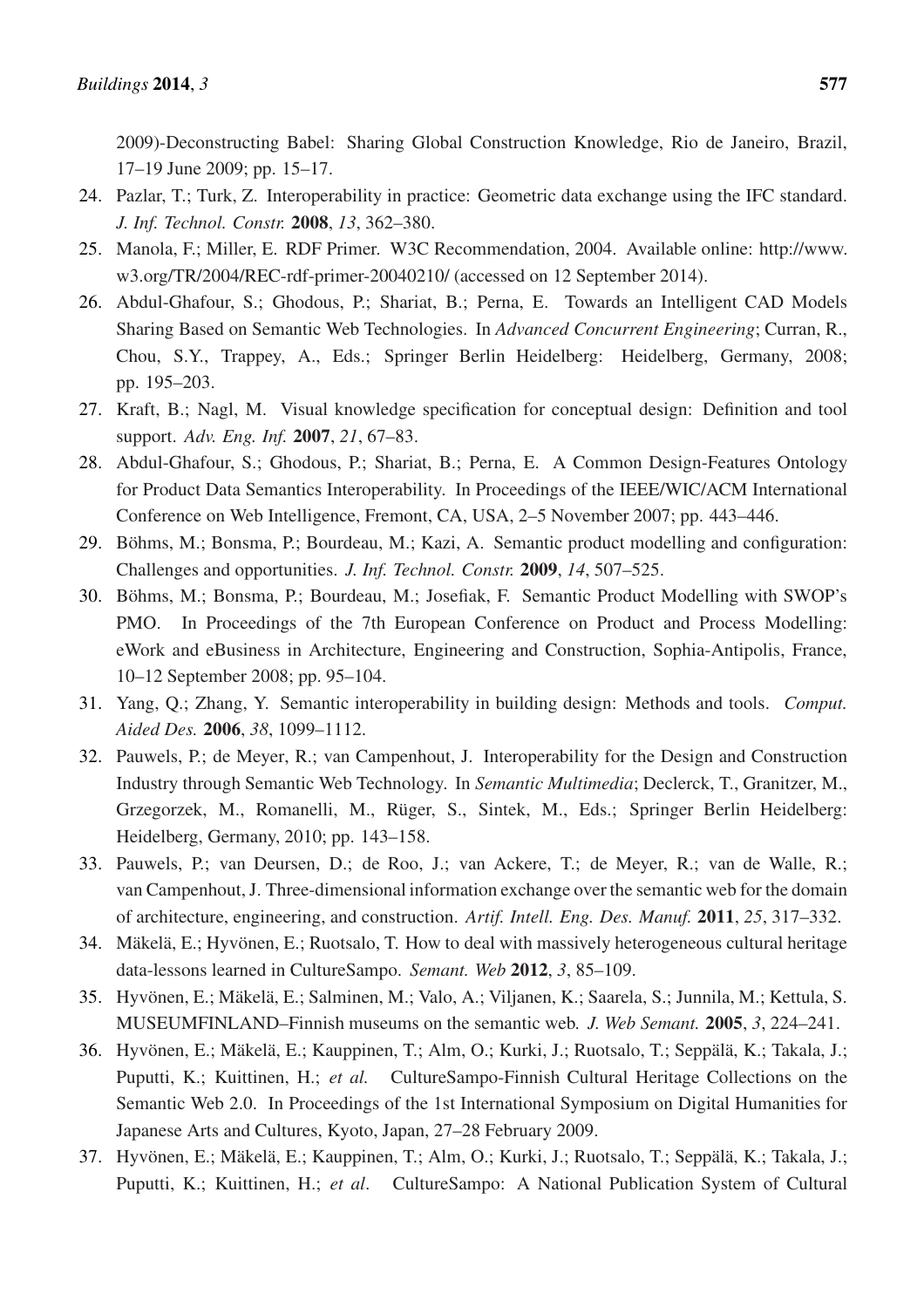Heritage on the Semantic Web 2.0. In *The Semantic Web: Research and Applications*; Springer Berlin Heidelberg: Heidelberg, Germnany, 2009; pp. 851–856.

- 38. Mäkelä, E.; Hypen, K.; Hyvönen, E. BookSampo-Lessons Learned in Creating a Semantic Portal for Fiction Literature. In *The Semantic Web-ISWC 2011*; Springer Berlin Heidelberg: Heidelberg, Germany, 2011; pp. 173–188.
- 39. McGuinness, D.; van Harmelen, F. OWL 2 Web Ontology Language Document Overview. W3C Tecommendation, 2009. Available online: http://www.w3.org/TR/owl2-overview/ (accessed on 12 September 2014).
- 40. Prud'hommeaux, E.; Seaborne, A. SPARQL Query Language for RDF. W3C Recommendation, 2008. Available online: http://www.w3.org/TR/rdf-sparql-query/ (accessed on 12 September 2014).
- 41. Pauwels, P.; van Deursen, D. IFC-to-RDF: Adaptation, Aggregation and Enrichment. In Proceedings of the International Workshop on Linked Data in Architecture and Construction, Ghent, Belgium, 28–29 March 2012; pp. 2–4.
- 42. Madrazo, L.; Costa, G. Open Product Modelling and Interoperability in the AEC Sector. In Proceedings of the International Workshop on Linked Data in Architecture and Construction, Ghent, Belgium, 28–29 March 2012; pp. 5–6.
- 43. *ISO 10303-11:2004 Industrial automation systems and integration Product data representation and exchange – Part 11: Description methods: The EXPRESS language reference manual*; International Organisation for Standardization: Geneva, Switzerland, 2004.
- 44. Beetz, J.; van Leeuwen, J.; de Vries, B. IfcOWL: A case of transforming EXPRESS schemas into ontologies. *Artif. Intell. Eng. Des. Manuf.* 2009, *23*, 89–101.
- 45. Törmä, S.; Oraskari, J.; Huang, N. Distributed Transactional Building Information Management. In Proceedings of the International Workshop on Linked Data in Architecture and Construction, Ghent, Belgium, 28–29 March 2012; pp. 10–13.
- 46. O'Donnell, J.; Corry, E.; Hasan, S.; Keane, M.; Curry, E. Building performance optimization using cross-domain scenario modeling, linked data, and complex event processing. *Build. Environ.* 2013, *62*, 102–111.
- 47. Halpin, H.; Hayes, P.J.; McCusker, J.P.; McGuinness, D.L.; Thompson, H.S. When OWL: SameAs Isn't the Same: An Analysis of Identity in Linked Data. In *The Semantic Web—ISWC 2010*; Springer Berlin Heidelberg: Heidelberg, Germany, 2010; pp. 305–320.
- 48. Van Nederveen, S. View Integration in Building Design. In *Management of Information Technology for Construction*; World Scientific Publishing Company: Singapore, 1993; pp. 209–221.
- 49. Rosenman, M.; Gero, J. Modelling multiple views of design objects in a collaborative CAD environment. *Comput. Aided Des.* 1996, *28*, 193–205.
- 50. Hietanen, J. IFC Model View Definition Format, 2006. Available online: http://www. secondschool.net/one/IAI\_IFC\_framework.pdf (accessed on 12 September 2014).
- 51. *ISO 29481-1: Building Information Modelling-Information Delivery Manual-Part 1: Methodology and Format*; International Organisation for Standardization: Geneva, Switzerland, 2010.
- 52. Berard, O.; Karlshoej, J. Information delivery manuals to integrate building product information into design. *J. Inf. Technol. Constr.* 2012, *17*, 64–74.